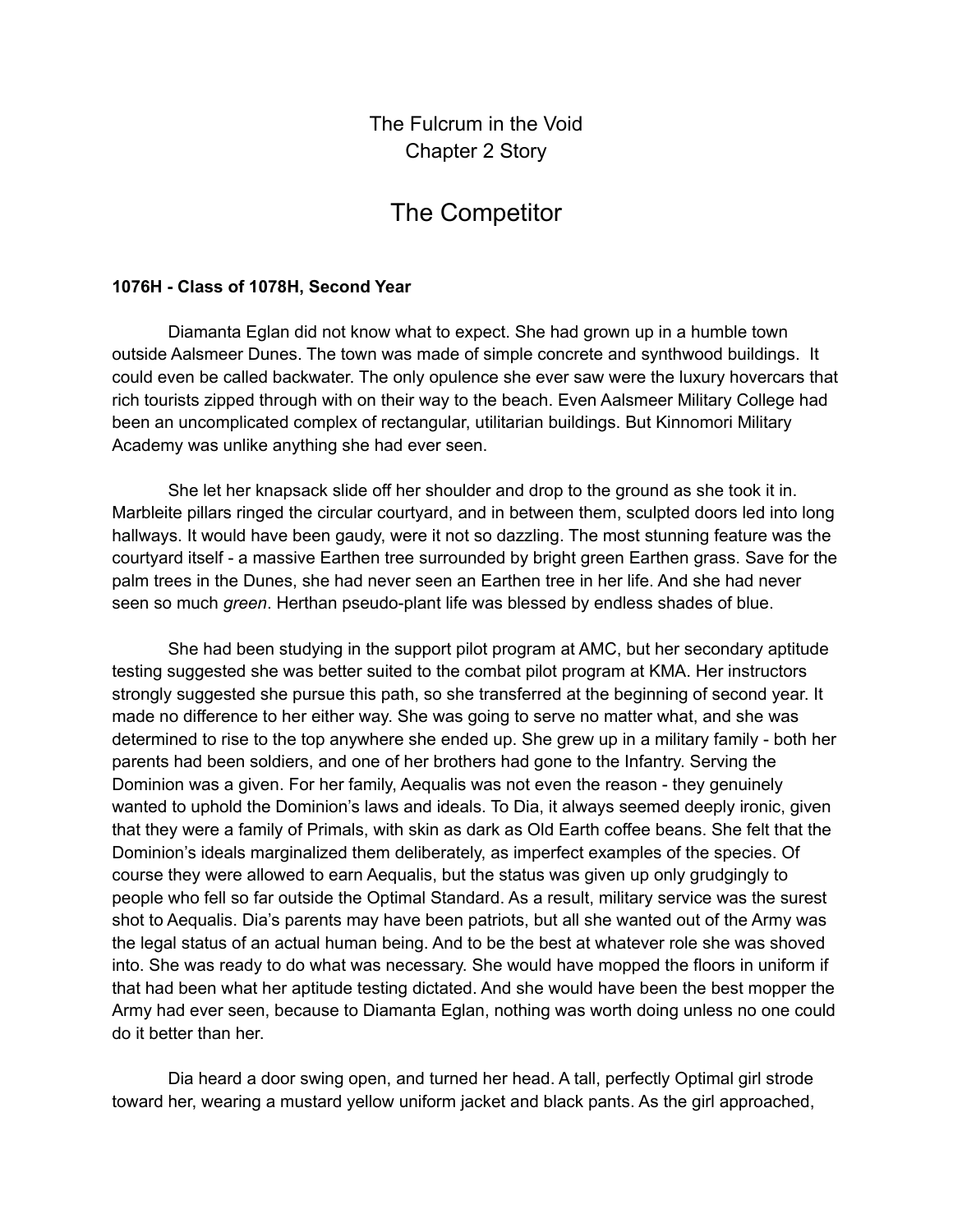she could not hide the surprise on her olive-skinned face. Dia assumed it was because of her atypical phenotype. The girl corrected her expression quickly, appearing almost friendly.

"Hi, you're Eglan, right?" The girl asked in a crisp, no-nonsense voice. Her short-cropped hair was dark brown, framing delicate features and almond-shaped nearly black eyes.

"Yes," Dia answered, and lifted her knapsack again.

"I'm Amy Levy," she said, and offered a hand. Dia shook. Amy continued, "I'm your bunkmate for this half. Everybody else arrived yesterday, so you'll be the last to settle in. Come on, I'll show you the room then walk you around the rest of the place."

Amy led Dia into the door she had come out of. The hallway was severe and unadorned, a stark contrast to the beauty of the courtyard. They walked almost to the back end of the hallway, where it connected to the round outer hallway that Dia later learned was called the "wheel". The hallway they were in was one of the twelve "spokes" of KMA's main building. At the second to last door on the right, Amy turned.

"This is it, 114," she said, and pointed to the open doorway. She gestured for Dia to enter first. As she stepped in, she looked around. The room was sparse. A T-shaped desk took up the right wall, a modest window on the back wall, and an angular steel bunk bed on the left wall. There was very little floor space remaining.

"I'm on the top," Amy told her. She pointed to the bottom bunk, "Bottom's all yours. You can kick your stuff under the bunk to keep the floor clear. First Cadet doesn't like a speck of clutter at inspection. Room had better look like no one lives in it, as far as he's concerned." She said this last with something like wry irritation, tinged with affection. Dia wondered who the First Cadet was, to elicit that reaction.

A knock came from the open doorway. Dia turned to look, and saw a very tall, very Optimal boy standing casually in the open portal. His brown hair was an indecorous mess, but it seemed deliberate. He chewed on a nutri-bar and watched her.

"What do you want, Kal?" Amy sounded annoyed.

"Just wanted to see her. They were right, she's thrown back farther than Adam. Real dark." He spoke without judgment, just casual observation.. Kal took another bite of his nutri-bar, and looked Dia dead in the eyes. "Hi, welcome to KMA. Everyone here sucks."

Amy crossed the room and shoved Kal out of the doorway. "Rude! *Go away*, Kalliavas!" He strode off down the hallway with an easy swagger, as if this kind of thing happened frequently.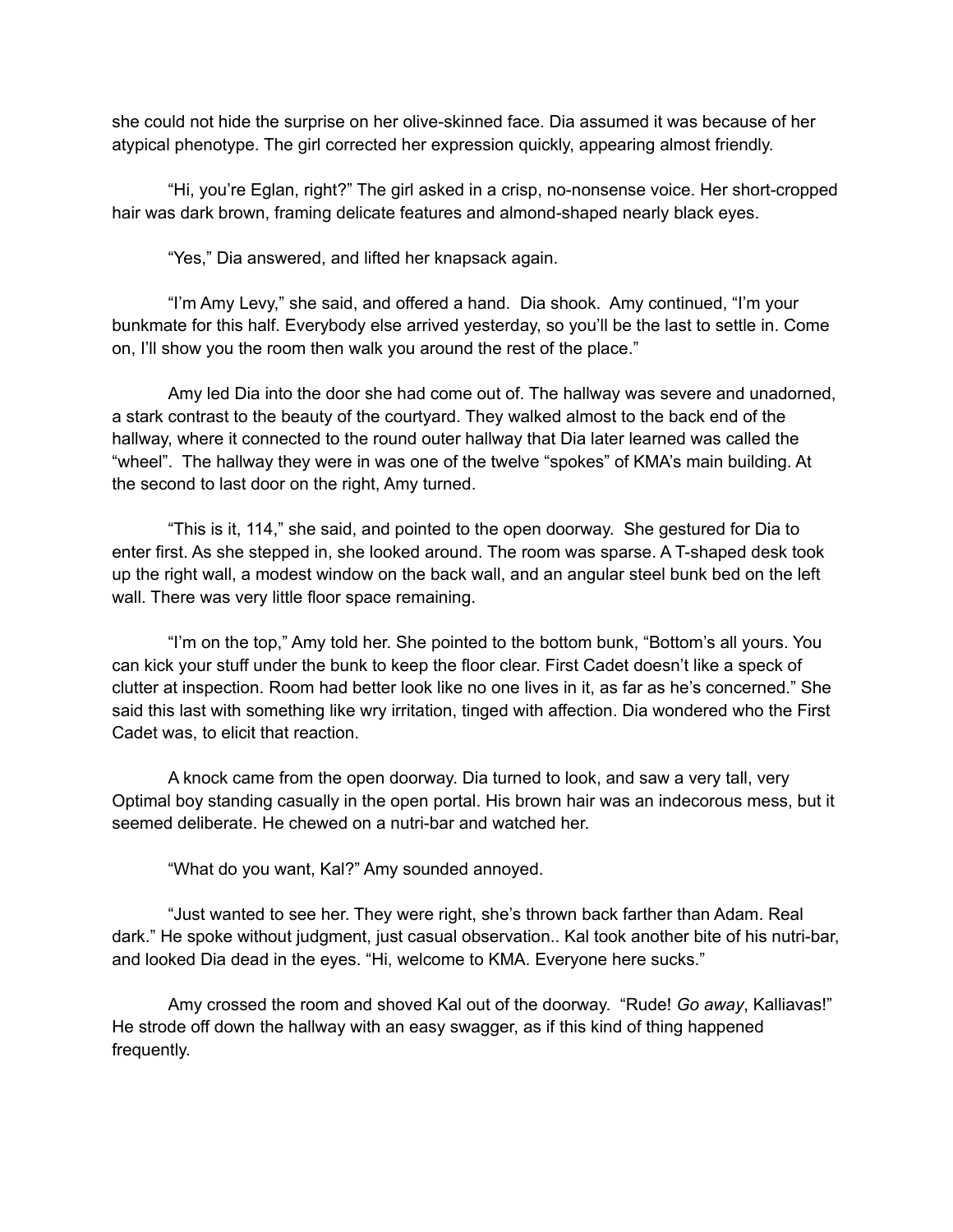Amy glanced at Dia, "Sorry about him. He's our resident ass." She pondered for a moment, "Well, one of them. Can't forget Tawney."

"Of *the* Tawneys?" Dia asked, surprised. What would a rich boy be doing in the Army? He could just pay Sacrifice.

"Of course, don't you watch the news?" Amy raised an eyebrow. "We have a princeling right here among us. He's the worst. I advise avoidance. You can't miss him, he's the big red guy. Go on, stash your bag, and we'll take a walk."

Dia pushed her knapsack under the bunk, with some effort, flattening her possessions so they would fit. She trailed Amy out of the room, and out to the wheel. They strolled to the next spoke, and Amy showed Dia the cafeteria, and then the two lecture halls at the other end.

"These are really all you need to know about in the building for now, the rest are other programs and bunks for the other tracks," Amy said. "Here, I'll show you the blacktop and the garage."

She led Dia out behind the building onto a massive blacktop. Dia understood immediately that this was a practice area, though no golems were currently using it. At the far end of the vast blackness, a many-doored garage stood. Some of the doors were open, and she could see rows of golems in their maintenance stocks.

"And that over there is exactly what it looks like," Amy waved her arm to the garage. "So those are all the places you're going to need to go for the next few weeks. Oh, you need to pick up uniforms?"

"Yes," Dia said, "Thanks for reminding me."

"That's this way, come on," she waved Dia to follow and they marched back into the building and around the wheel to the other side.

---------------------------------------------------------------------------------

The quartermaster looked Dia up and down with a scowl.

"Don't think I've ever fit someone short as you," he complained.

"Sorry, sir." She bristled in irritation, but had no idea what else to say.

"Not like you can help it, kid," he grumbled.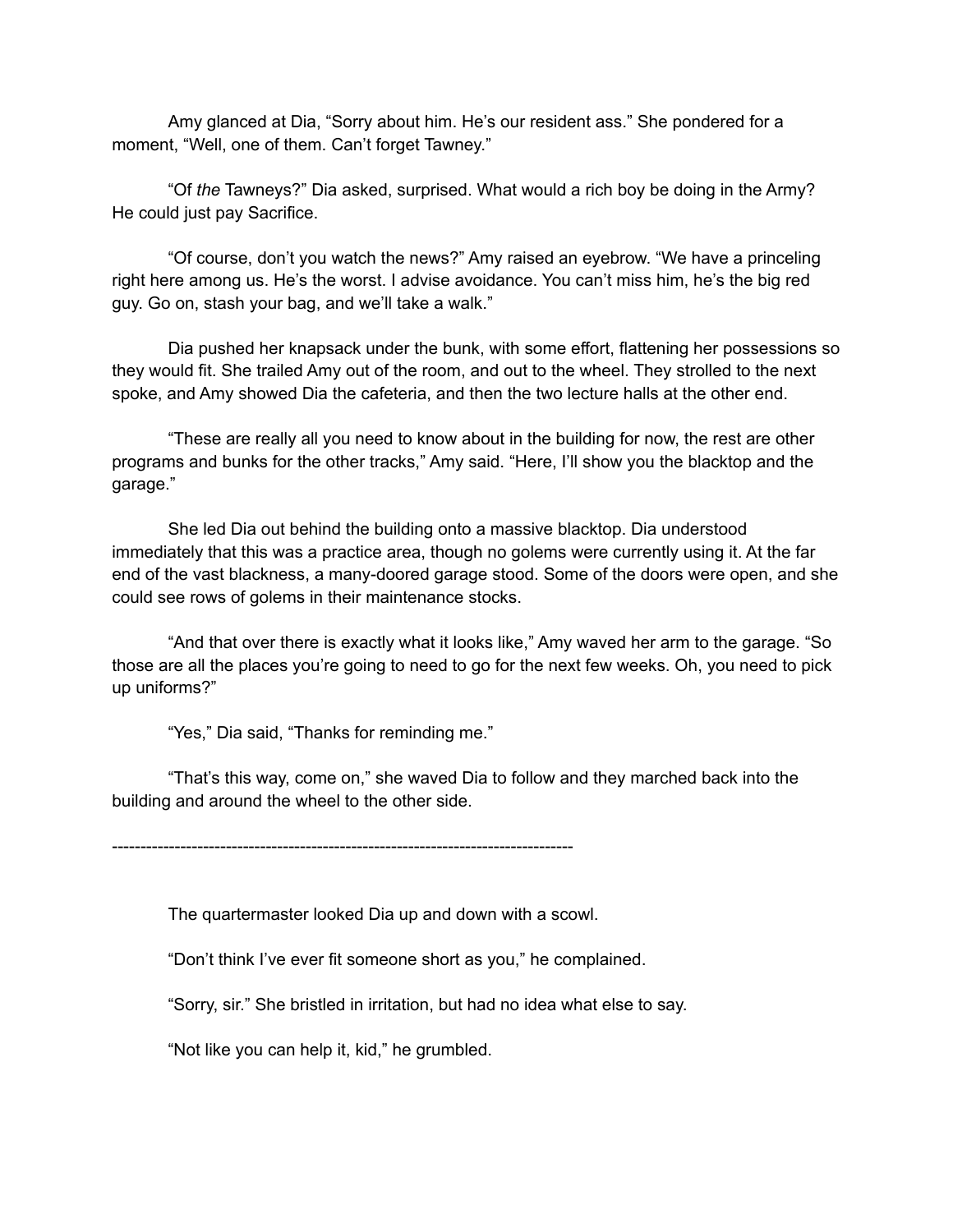After a deal of measuring, cutting, and the roar of the computerized sewing machine, he handed Dia two uniforms on hangers, a pair of black canvas boots, a few undershirts, two sets of black sweats, all topped by a yellow-piped black cap.

Amy had waited outside the door for her. With her arms full, Dia looked up at her.

"That didn't take so long at all. I heard him complaining. He finds something about everyone to complain about." She brushed her hand dismissively at the quartermaster's office. "Everyone in our class is just milling around today, catching up and getting ready for tomorrow. If you're up for it, we can go to the class lounge. I'll introduce you to some people. Just a warning, you're going to be the center of attention. We're used to people washing out, not joining the ranks."

"Uh, sure, I guess," Dia agreed. What else was she going to do, sit in the dorm room? Amy looked at her with a shrewd gaze.

"Let's go back to the room, you should change. No offense, you're going to stand out anyway, but it will be less shocking if you're not in another school's uniform," she advised.

"Ah," Dia breathed. She was wearing the dark blue jacket and gray slacks of Aalsmeer Military College. She'd needed to arrive in some kind of uniform - showing up in civvies would have been inappropriate. "That makes sense."

They trekked back to their room, and Dia changed into a pair of KMA uniform sweatpants, an undershirt, and the canvas boots. Amy sat at the desk and twiddled at her tablet while Dia got ready.

"Is this alright?" Dia felt strange being clad completely in black, and the undershirt fit very snugly. She preferred baggier clothes, given a choice. She did not like her form so revealed.

"Looks great. Damn," Amy whistled, eyeing Dia's chest. "Some of the boys are going to swoon. But don't pay them any mind, they're rude little shits. You'd think we'd be over boob obsession by this point in human evolution."

Dia felt heat rising to her cheeks. "Maybe I should wear the sweatshirt." She had never been competitive about her appearance, just her abilities.

"Don't you dare. This is the perfect way to make a first impression." Amy laughed. "I love it."

Dia could tell Amy craved drama. She liked her so far, but she would need to be wary she did not become involved in it. Uncomfortable in her clothes, Dia followed Amy out to the class lounge.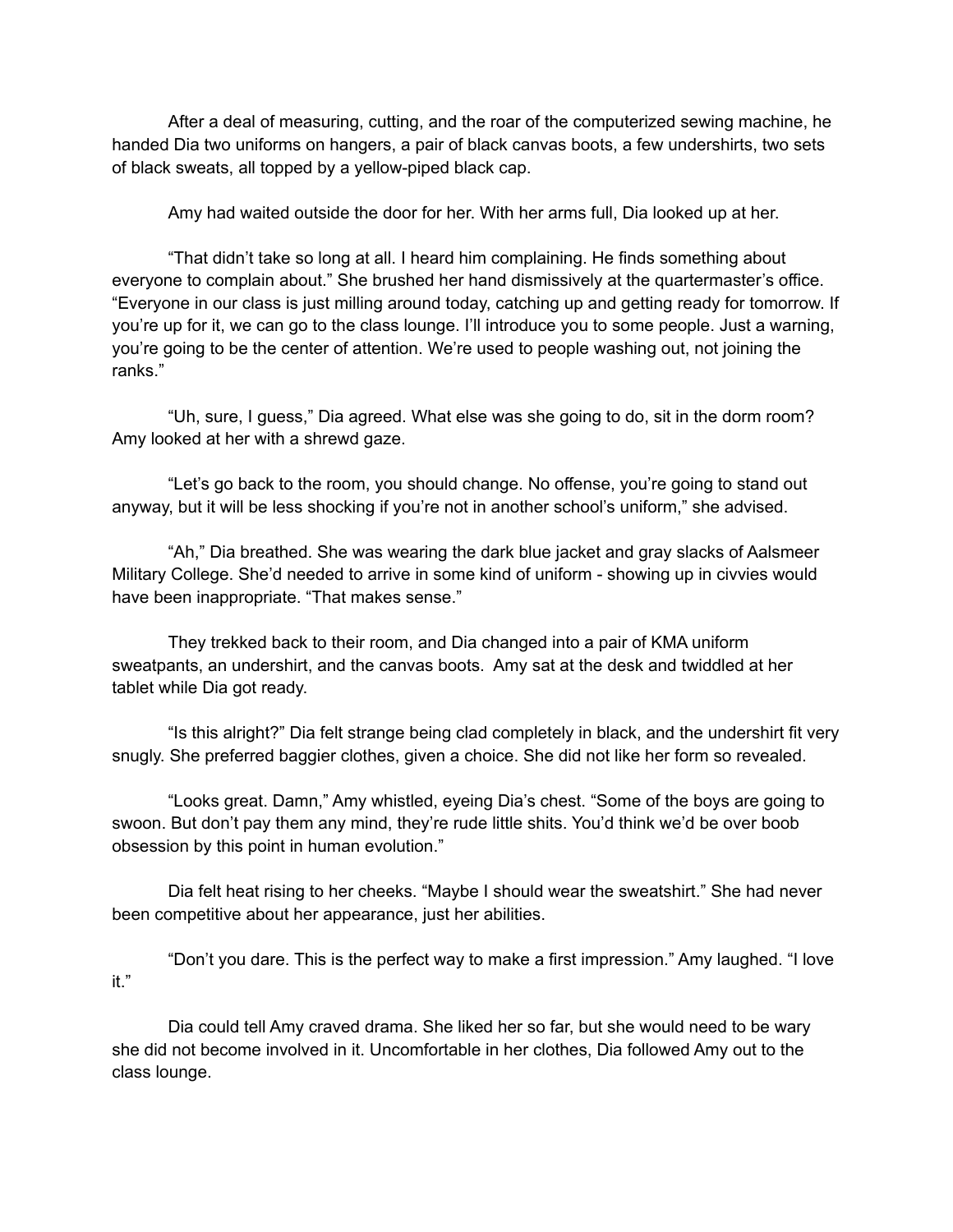The lounge was crowded. Padded benches circled the large room, with tables interspersed in front of them. A large holo-TV took up the center of the room. Heads barely glanced up when Amy stepped in, but when Dia followed her through the doorway she felt all eyes on her. Dia glanced at Amy, who cast a fiery glare around the room. Some of the staring subsided.

One corner of the room caught Dia's eye. A large, copper haired boy sat on the bench, an arm behind his neck, the other stretched out along the top of the bench. He sat with one leg crossed over his thigh. He was grinning, talking to the boy next to him. This one sat with his elbows propped on his thighs, hands hanging over his knees. Just as Dia noticed him, he glanced up at her, and the light caught in the most brilliant blue eyes she had ever seen. Definitely not Optimal. He stared for half a second, blinked, then turned to answer the copper-haired boy with a broad smile.

Amy took Dia's shoulder and led her to a different part of the lounge, and introduced her to several of their classmates. Dia introduced herself as "Dia" instead of her full name, "Diamanta". She did her best to be polite, although all she really wanted to do after all was retreat to the dorm room. After a while, Amy left her to her own devices to answer the interrogation about her background, what music she liked, and what golem she wanted to pilot. Gradually, they became less interested in her and resumed their previous conversations. In time, Dia felt like an accessory, so she sidled toward the door and made her exit.

Back at the dorm room, Dia took off her sweatpants, then laid on top of the tightly fitted bottom bunk. She crossed her arms behind her head and stared at the underside of Amy's mattress. Dia had looked for a light pad on her way in, like the dorms at Aalsmeer Military College had, but there was none. The lights were on the brightest setting, and there was no way to dim them. Dia assumed they must be automated, and would turn completely off at lights-out. She was struggling not to feel overwhelmed by KMA. Her class size was not much bigger than before, but the facility was massive. But, despite her anxiety, she was still determined that she would climb to the top of KMA just as she had climbed to the top of her previous class. Like her father taught her, "There's no point doing something unless you strive to be the best at it." With those words in her mind, she fell asleep and did not wake until her personal comm's alarm.

-----------------------------------------------------------

Amy and Dia prepared for inspection silently. Dia shrugged on her yellow jacket and tugged the front flap over to latch on the distant toggle that held the triangular wrapped front tight. She affixed the remaining golden toggles. She pulled the black, yellow-piped cap down onto her head, and adjusted the bill down on her forehead. Being brand new, her boots were satisfactory, no polish needed on the toes. She supposed she looked as appropriate as possible, so she turned to ask Amy's approval.

"How's this?" Dia asked Amy, who was pulling on her boots, braced against a chair.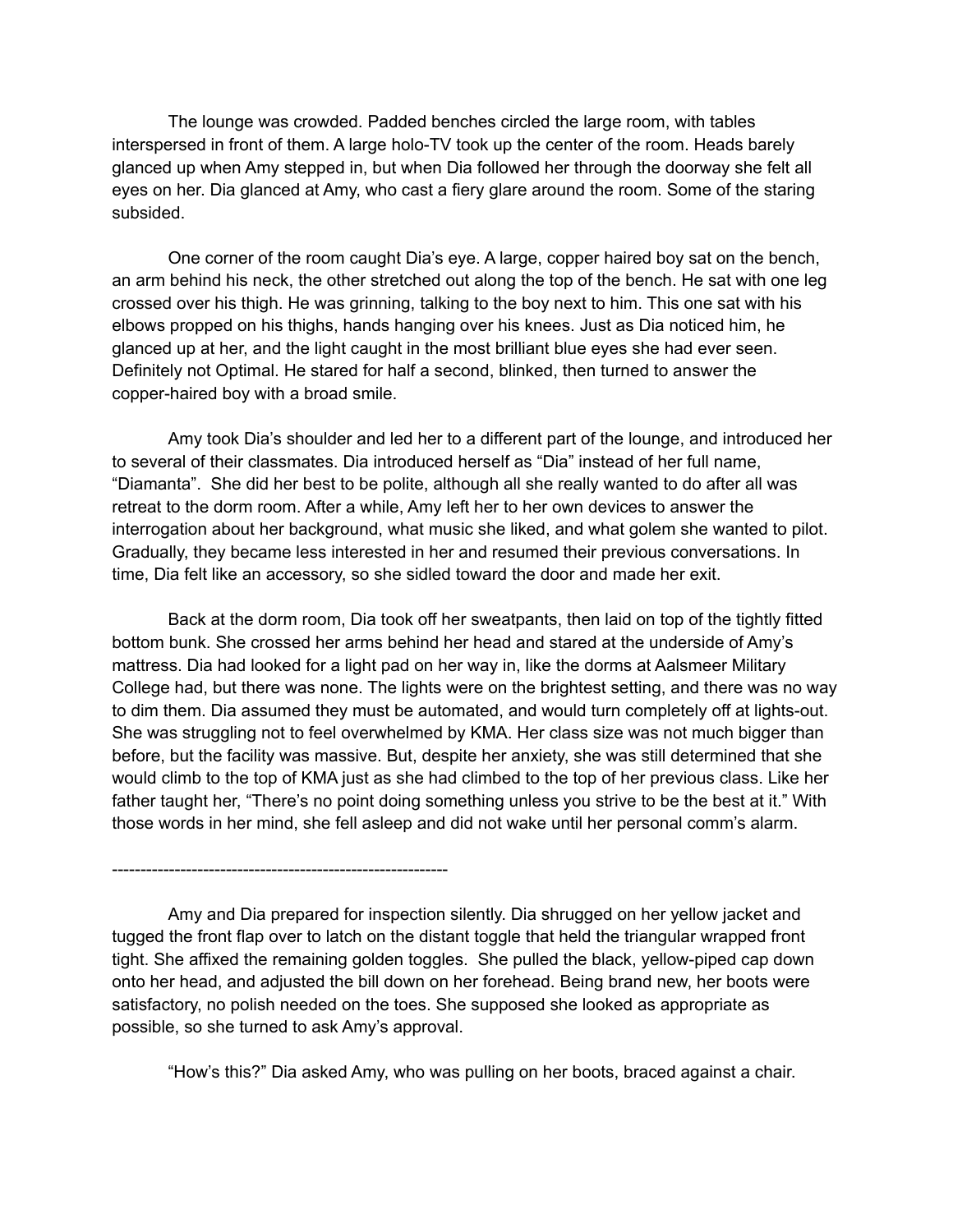"Don't tuck the trousers," Amy warned her, "Not allowed until you're in the field."

"Really? At AMC -"

"Well, that's them, isn't it?" Amy shrugged. "Alright, untuck them and line up, he'll be here soon." Amy stepped across the room to open the door wide. She came back and stood next to Dia, hands clasped in front of her, feet slightly apart, chin high, back ramrod straight. Dia finished pulling her trousers out of her boots and, familiar with this pose herself, did the same as Amy. She cleared her expression, leaving her face neutral, staring unfocused at the hallway through the open door.

Footsteps sounded in the hall, and then a deep voice from the neighboring room. Two answering voices. Footsteps again, then a tall, almost Optimal boy entered. Dia noticed immediately that it was the blue-eyed boy from the class lounge. Dia tried to avoid staring, but the boy's angular features, surrounding the pale ice blue eyes, were arresting. She knew his name was Hiroaki Yeo; Amy had told her before inspection. His eyes flicked from Amy to Dia. He took his time, as if he knew it was making them uncomfortable.

"Good morning, Cadets," Yeo's voice rang, deep and clear. To Dia, he sounded as if he had a West KC accent - not a Westdown accent, but the neighboring lower income section of Kinnomori City, home to some of the finest school sports teams in the city. It was featured in movies frequently. What was that neighborhood called again? Underwood, that's right. Always a joke, because no trees, Herthan or Earthen, broke the sprawling concrete. So that meant Yeo was as city-boy and street-corners as it got. Very different from her own rural upbringing, running through the blue sand-trees with her friends after school, a clear amethyst sky overhead.

"Good morning, First Cadet Yeo," the two girls responded. Yeo proceeded to look them both up and down, then walk a slow circle around them until he stood in front of them again.

"Pass," he said, and saluted by tapping his fist to his chest. Amy and Dia saluted in return, and Yeo turned on his heel to tend to the next room. Amy relaxed first, then Dia let her shoulders drop.

"I really thought he'd say something to you," Amy confided.

"What - why?" Dia asked, confused. What could the First Cadet possibly have to say?

"Oh, 'Welcome' or something. He's usually good like that."

"You seem to know him well?" Dia said, and took her cap off to scratch her head.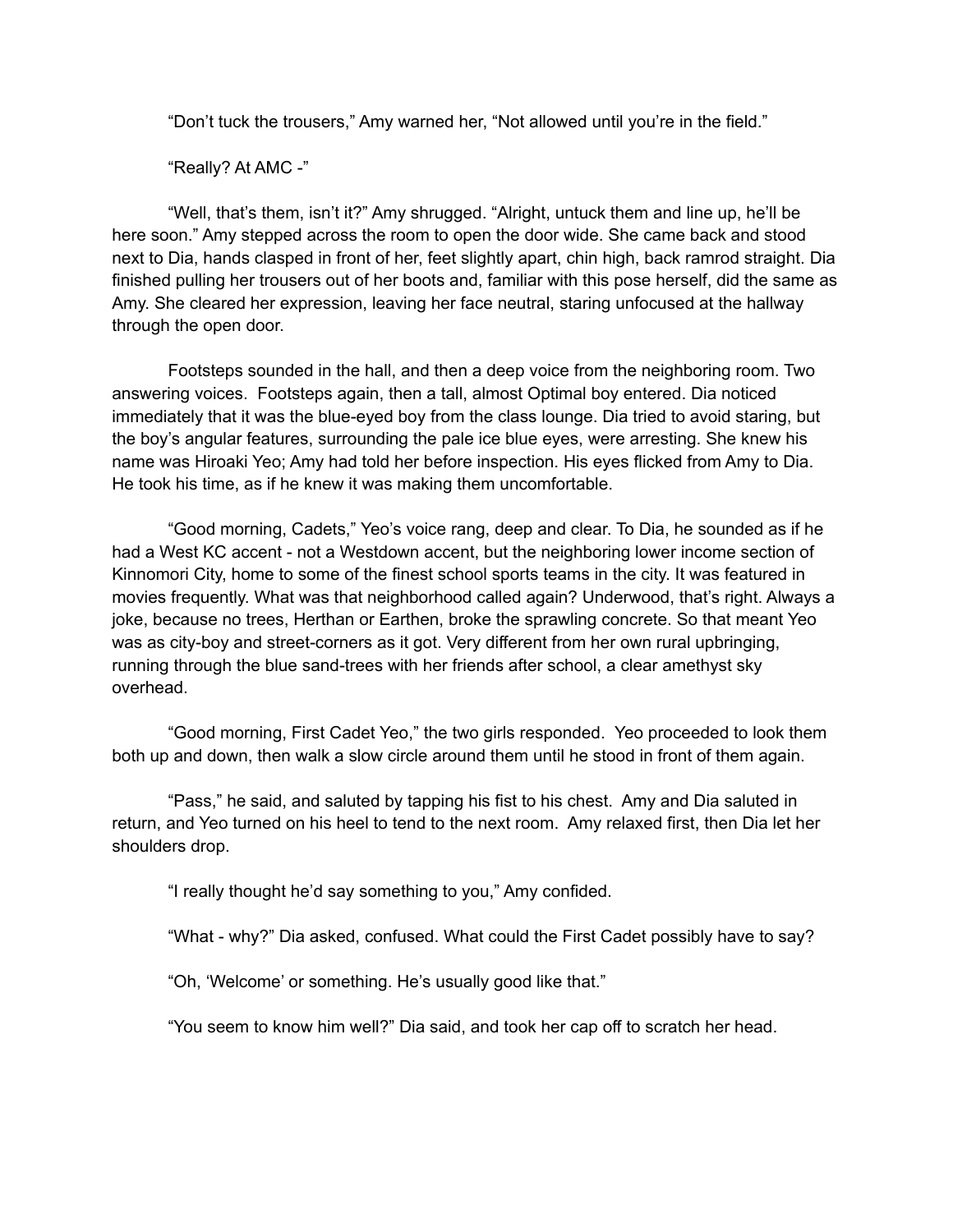"We all do. He gets in everyone's business. Not in a bad way, but he takes his 'job' seriously and tries to keep us all in line," Amy explained. Then, quieter, "And he likes to make sure we're alright." That last sounded personal, to Dia, but she did not pry.

The next two weeks were a blur. Dia's days were spent full of classes on military history, large asset tactics, golem piloting theory, simulator sessions and hands-on golem repair exercises in the evenings. She got to know several other Cadets, and took a particular shine to Kalliavas, whom she had determined was a prickly shell hiding a good natured, genuine inside. She also began to realize just how often the other Cadets discussed Hiroaki Yeo. She came to find out he was the top pilot in class, and he had carried the highest marks since the beginning of first year. Dia realized he was the man to beat, and she knew she could do it. She had to. Her determination grew so solid that she stopped seeing Yeo as a classmate, and rather as a rival. Inspections every morning rankled her, having to be subservient to someone she knew she could beat. As a result, the events of that morning after the simulator session surprised her. She had been forced to see him as human.

Dia sat up and swung her legs out of the oblong simulation pod. She sat for a moment to adjust her vision back to reality. When she felt grounded, she stood. She had left her tablet on a nearby table, and moved toward it. Someone stepped in front of her, with his hand outstretched. She looked up at his face.

"We haven't properly met. I'm Aki Yeo, First Cadet," he said. The sim hall was dark; his blue eyes were shaded, seeming more like a stormy sky than their usual ice. Dia looked at his hand, then back up to his face.

"I know who you are," she said, her voice cold. "I see you every morning, and you're all anyone talks about around here."

Aki lowered his hand, and his brow furrowed. He didn't speak.

"Seems to me you're the one to beat, you were the only one giving me a run in the sim," Dia continued. During the simulation, Aki's *Opal* had harried Dia's *Akuma* as she tried to defend her team's flank. To her frustration, she was not able to easily dispatch him.

Aki raised an eyebrow then lifted his hand to run his fingers through his honey-brown hair.

"Alright," he said, "I guess you needed to get that out of your system. Do you want to try again?" He extended his hand one more time. "Hi, I'm Aki Yeo," he repeated. Dia paused. She was so used to competition, she could not understand why he was not leaping at the occasion. Looking into his somewhat confused yet bemused face, she considered she may have made a mistake in trying to make an enemy of him. Someone else came up and wrapped his arm around Aki's shoulders and shook him.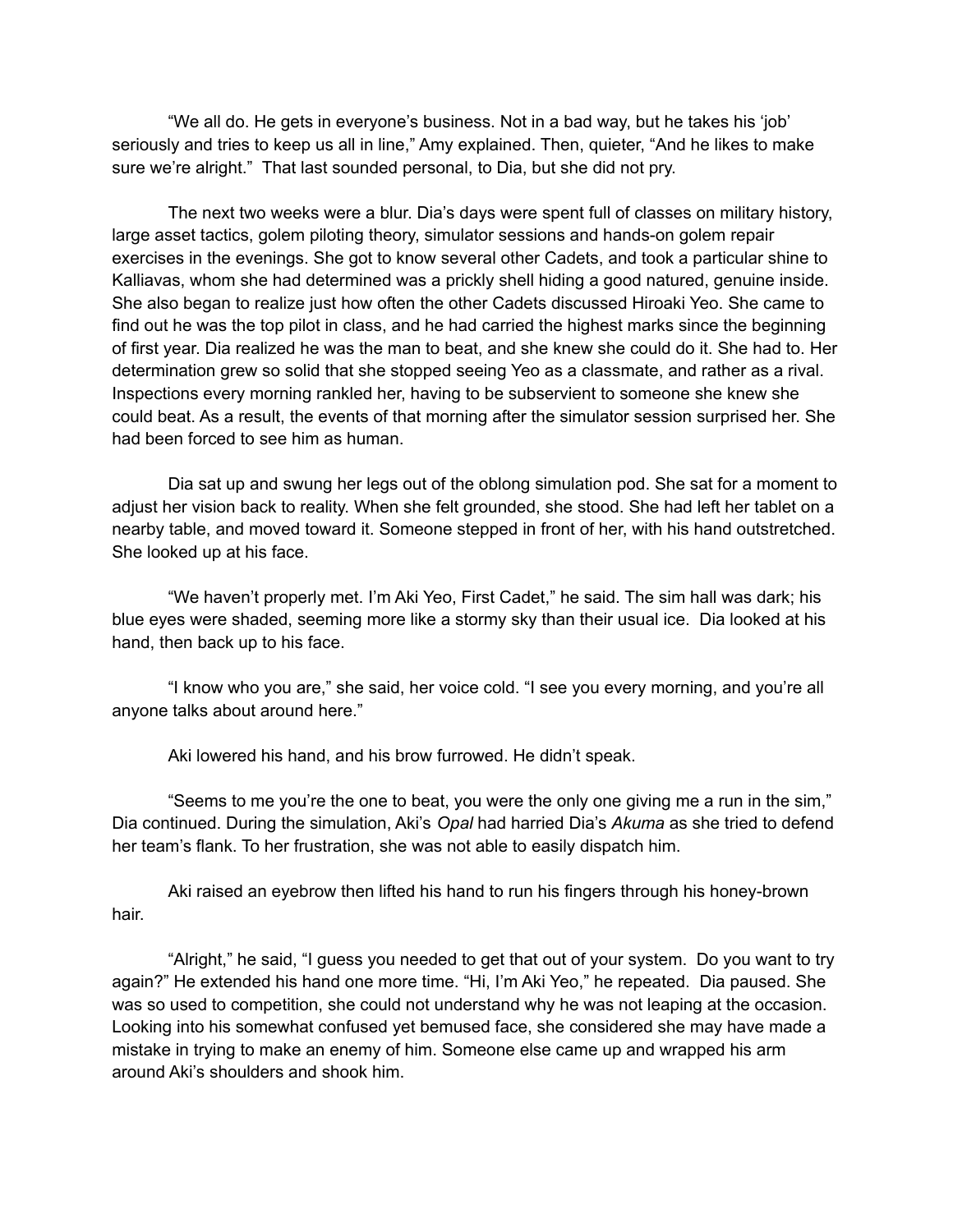"Aki! We're going to Temple tonight, Kal said he'll do karaoke if I do, and what better time to debut my dulcet tones?" It was the copper-haired boy who had been sitting next to Aki those weeks ago in the lounge. Dia had seen him around but never occasioned to speak with him. He had to be Tawney, Amy had mentioned he was the red one. Dia watched Aki look to Tawney, then flick his eyes toward Dia.

"Yeah I know you're in a conversation, man, but the pretty lady will still be there when I go away. Won't you, doll?" Tawney glanced at Dia. Her jaw dropped. *Doll*? *PRETTY?* "Anyway, Aki, you're coming, right?"

Aki sighed. "You know I can't go to Temple, I know what you get up to there."

"Shut up," Tawney drew out the words, and rolled his heavy-lidded brown eyes. "We're meeting in the courtyard, just before dark. See you there." Tawney dropped his arm from Aki's shoulders then turned to walk up the steps. He waved one hand haughtily. "And bring *her*."

Aki slowly turned his head and met Dia's gaze. He looked embarrassed. "Sorry."

"*That* guy is your *friend*?" Dia exclaimed.

"The best one I have, I'm afraid," Aki chucked ruefully. Dia saw a twinkle of humor in his eyes."So, do you want to go?"

"I thought you said you couldn't go?" Dia adjusted her tablet higher in the crook of her arm.

"Oh, I always say that. I'm supposed to report them if I see them drinking, or if anyone shows up to inspection drunk or hung over. But Temple is a KMA tradition going back generations. They know we're not supposed to drink, obviously. And KMA knows we go there. It's like an unspoken agreement as long as we don't show up trashed in the morning." Aki smiled then, a broad guile-less smile that communicated only openness and friendship. Dia tried to process the sheer *good*ness of it. "Come on," he said, "Let us break you in, make you one of us for real."

"I uh," Dia paused, thinking she did not want to be in a bar with a bunch of people she didn't know very well. "Can I bring Amy?"

Aki winced. "Levy? Ah. I mean, I guess, but I doubt she'll want to go."

"Why?"

"She doesn't really like Temple. Plus she and Kiva don't get along. And I can tell he's going to be a handful tonight." Aki said.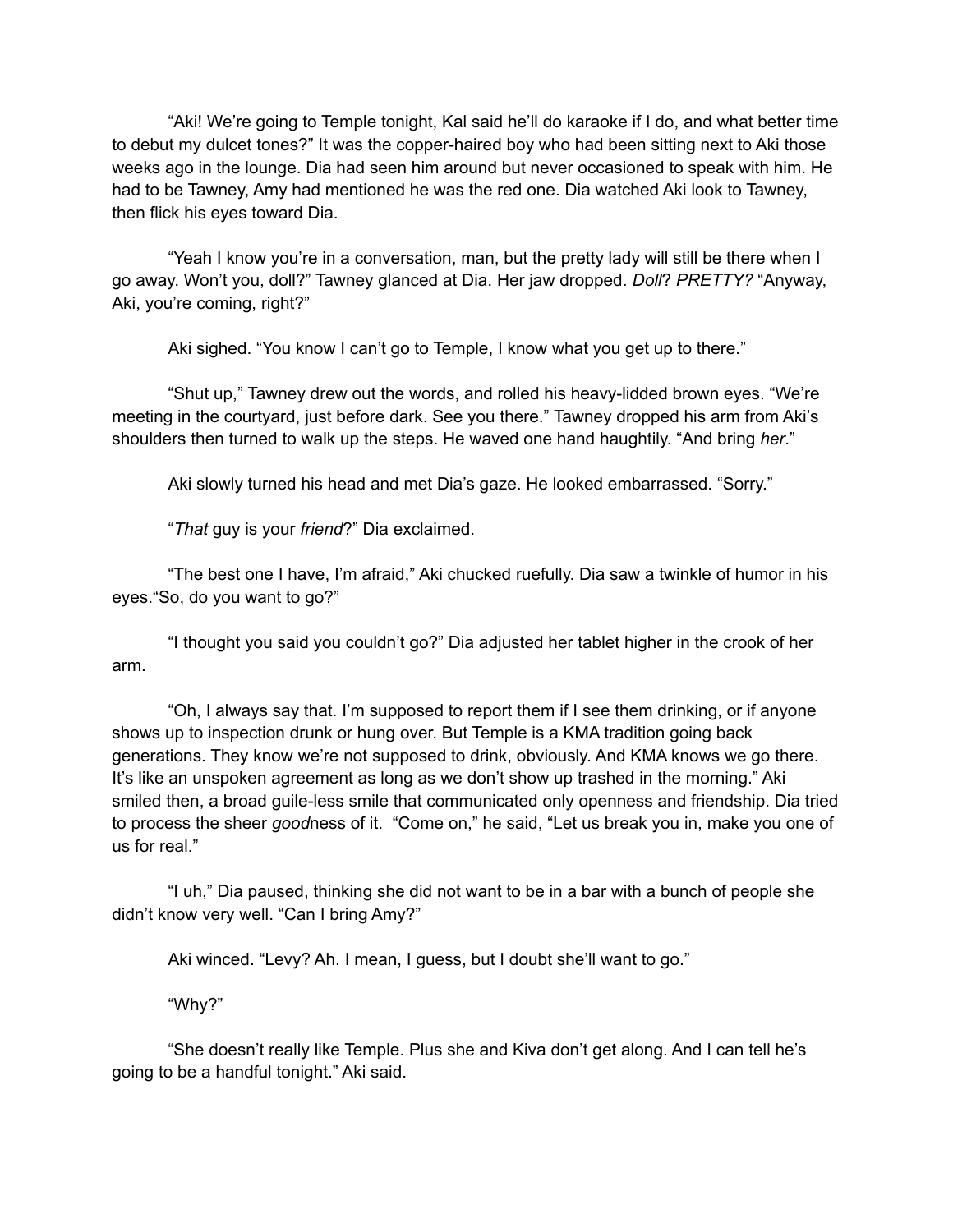"Kiva?"

"Oh. Tawney. The red haired guy, was just here," Aki explained.

"I see. Well, I'll invite her anyway," Dia determined.

"Suit yourself, maybe she's over it -"

"Get out of my sim hall, mongrels! You can chatter in the courtyard!" Lieutenant Carey shouted from the back of the row of pods. "Get out! This fine institution doesn't have time for your petty goings on!" Carey dramatically armed the laser pistol she carried at her side.

"Yes, sir!" They both barked automatically, and turned on their heels toward the door.

Aki hid a laugh. Just outside the sim hall, he smirked at Dia. "Alright, courtyard just before full dark, see you then." He strode down the hallway. Dia slunk away from the room feeling as if Carey's eyes were still on her back. This was not how she had wanted to get noticed.

Dia mused. She knew free time came regularly, where the class was free to do whatever they liked on or off grounds for two and a half days, the first night starting just after dinner. The only requirement was that all Cadets be present and accounted for at inspection every morning, and show no evidence of drunkenness or other intoxication. Some went home to visit family if they lived close enough, some stayed on grounds catching up on assignments. Dia had no idea KMA had a place they could go and actually drink, however. Her old school was in the middle of nowhere, with no place to go on free time. Some Cadets there would smuggle in alcohol but it was difficult, and expensive. She was intrigued by Temple. What could such a place be like, that it had been a KMA pilot class tradition for generations? She felt like she needed to see it. But could she trust Yeo? And how much of a problem was Kiva going to be? And what if Amy refused to go with her?

Dia rubbed her face with one hand as she laid on her bunk thinking. Amy had not come in from dinner yet; she usually stayed late chatting in the cafeteria. Dia had decided not to stay at the table to talk, despite Kal's protests, and she headed back to her dorm room to rest then freshen up for the night. She realized she had no idea what to wear. She did not have Aki's comm information to ask him what was expected. She hoped Amy might know, when she came back.

Amy returned about an hour later, looking weary. Dia sat up right away.

"Whoa," Amy said. "Relax. What's up?" She walked to the far side of the desk and sat, sighing, in her chair.

"I got invited to Temple tonight," Dia said, straightforward. Amy started.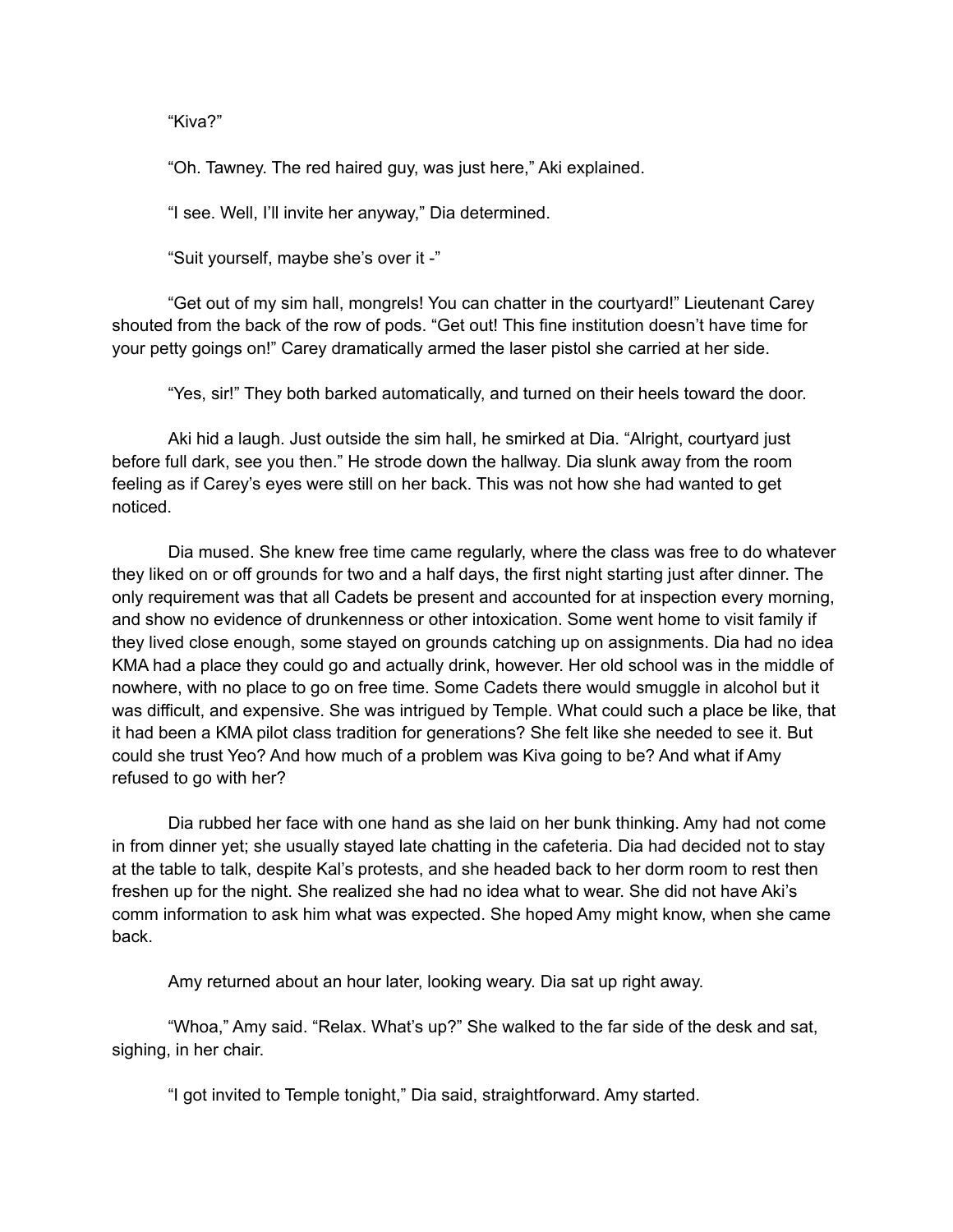"You what? Really?"

"Yeo caught me after sim hall, and either he or Tawney or - somebody - somehow I was invited," Dia explained. "I told Yeo I wanted to invite you. I don't want to go alone."

"Oh. You don't need to worry about them, you know. They're safe enough," Amy reassured her.

"*You* warned me away from Tawney. Anyway, will you go?" Dia asked.

"No, that crowd's not for me," Amy said regretfully. "But if you can get in with them, you should. It'll be good for your career."

"What do you mean, my career?" Dia was perplexed.

"Yeo and Tawney are shooting stars. They're going far. It would be in your best interest to be friends with them. Especially Yeo," Amy said, picking at her nails. Dia frowned. *She* wanted to be the shooting star. How could she be friends with her direct competitors?

"If you're not going … should I go? Really?" Dia asked.

"Absolutely, you'll have a blast. And getting in with Aki is worth any effort, everything comes easy to him. The guy is charmed," Amy snorted in disgust. It was the first time she'd used his nickname to Dia.

"OK. In that case, what the hell am I supposed to wear to Temple?" Dia asked, not sure she should trust Amy's fashion suggestions after last time.

"Civvies, you can't wear any Army logos while drinking, you know that. What eras do you have?" Amy stood and walked over, expecting Dia to drag her bag out from under the bunk. Dia did not move. She had not brought any era clothing, nothing to reflect the fashion decades on Old Earth. Her parents had never let her indulge in that expensive and fickle pastime.

"I don't want to overdo it," Dia warned. "Fuck it, I'll wear a black undershirt and jeans." Dia decided.

"Oh, you're one of those. They'll like that," Amy said cryptically.

"What do you mean?"

"Nothing, just that it'll work," Amy smiled. "Besides, nobody looks at anybody in Temple, the walls are too busy to focus anywhere."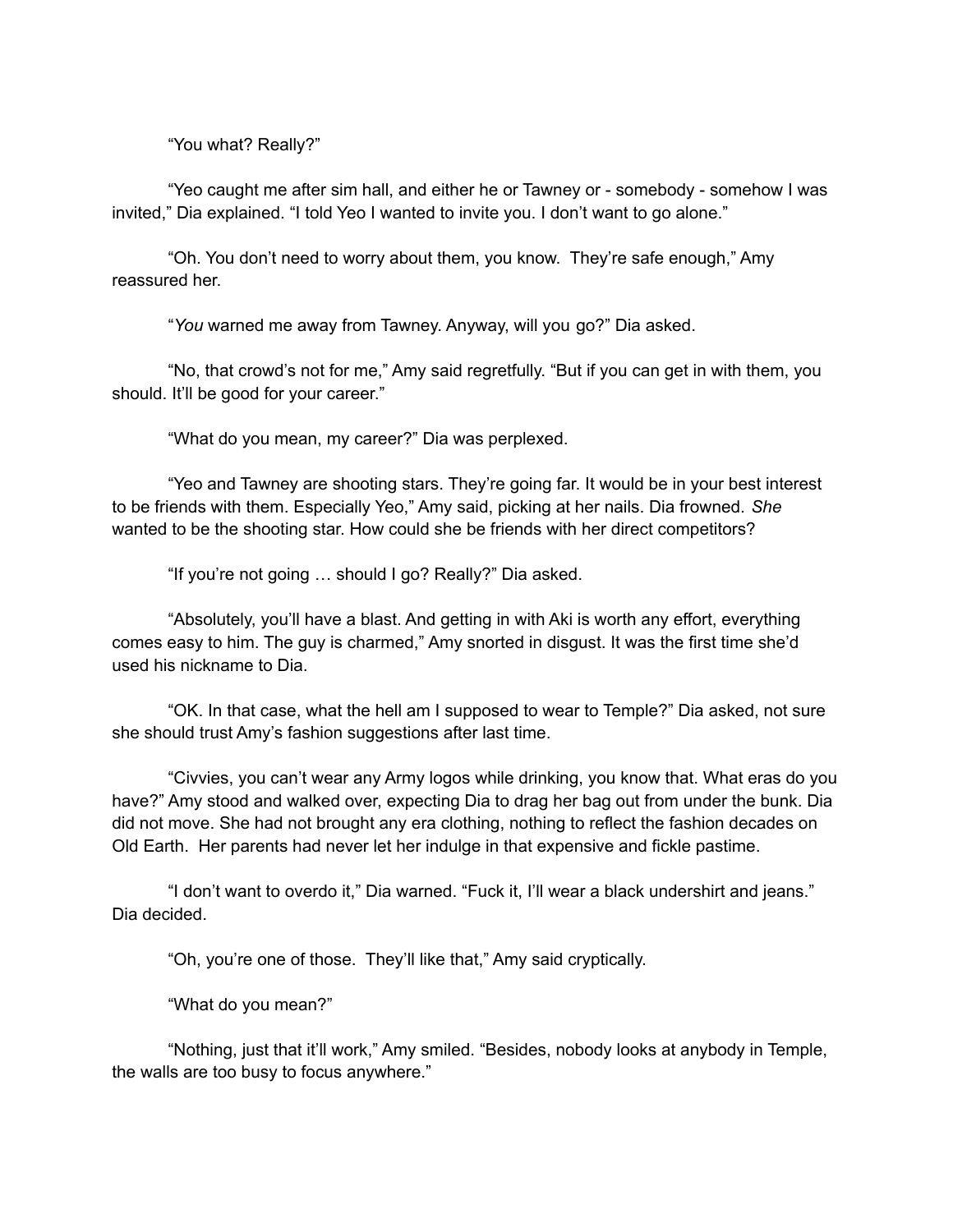-----------------------------------------------------

When Dia exited into the courtyard, she saw a handful of cadets standing under the giant live oak tree in the center, a dark mass in the dim light. One cadet craned his neck to look up into the limbs of the tree. As Dia came closer, she could see that it was James Olivieri, another classmate she had not occasioned to speak with much.

"Kiva, you're going to fall," James warned. Dia looked up to see a tall boy climbing the sprawling limbs. Through the darkness, she could see that he was dressed in a white shirt, an open vest, suspenders, and dark pants rolled up to his ankle to expose his socks. 1920s, an unusual era for a young person to choose. Still, it did look striking on him, like a snapshot of a faraway age, up in an Earthen tree. Dia stood next to James and watched Kiva make his way through the branches.

"If I was going to fall, I would've fallen already," Kiva shouted down, nonchalant. "I'm not even drunk yet, James."

"Is he always like this?" Dia asked dryly. James looked at her, surprised.

"Oh, hi Dia. I guess you wouldn't know yet. Yes. Yes, he is," James nodded. He folded his arms and shouted up to Kiva again, "Come down or we'll leave without you."

Dia glanced around, looking for Aki. She spotted him chatting with a group of cadets closer to the front gate. James said something to her, but she did not hear it. She turned back to him.

"Sorry, what?" She asked.

"I said, are you coming with us tonight?" James asked, his eyes smiling. Had he caught her looking for Aki?

"Yeah," Dia said. "Though I don't really know anybody well. Technically, he invited me." Dia pointed to Kiva, who had reached limbs that could not hold his body weight.

"And that's as far as I go," Kiva announced.

"Good," James yelled. "He's an idiot," he muttered to Dia, "I don't know why I put up with it."

"Oh - you and he?" Dia asked.

"Ugh. Yes. Since first year. They made the mistake of bunking us together for the first half. He won me over, in a backhanded kind of way," James' voice was wry.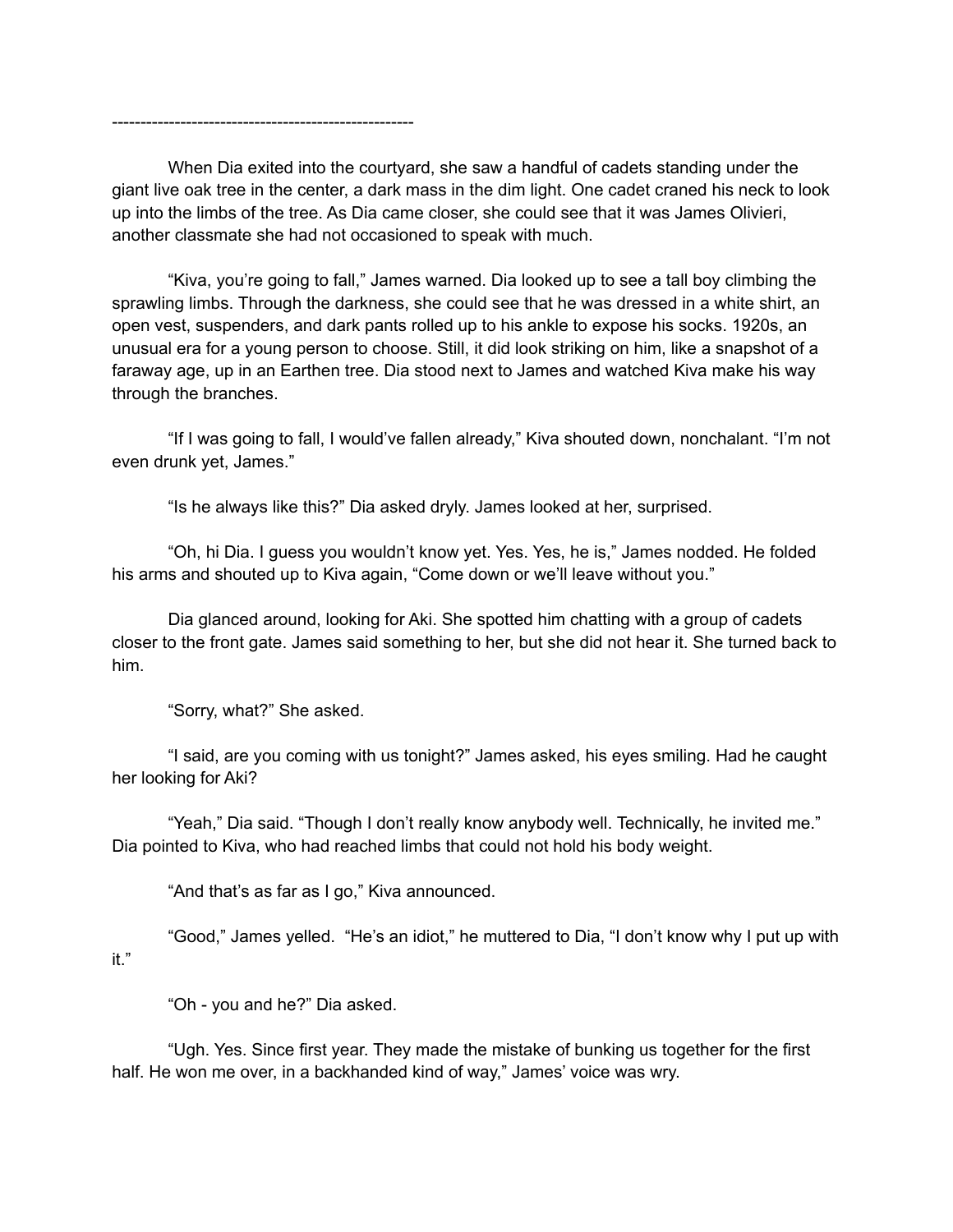"KMA doesn't mind affinities?"

"Sure they mind. But what are they going to do? Nobody's grades or performance is suffering because of it," James waved the concern away, "Besides, Carey lets us get away with murder as long as we show up on time, clean, sober, and with a straight back. Unless it actually is murder, in which case she'd kill us with her bare hands to show us how it's done."

A thump sounded on the other side of the tree, then Kiva came around the trunk dusting himself off. He did not need to, there was not a scuff nor stain on him. Even his polished shoes were glossy in the courtyard lights.

"Oh, it's you," Kiva said to Dia, not unfriendly. "So Aki convinced you to come?"

"I guess you could put it that way," Dia ventured.

"It's alright, doll," Kiva said, "You're in good hands." He pulled a cigarette case from his pocket. He took out a brown cylinder, then put it to his lips and lit it. He shoved the case and lighter back in his pocket. "Temple is a hell of a place. You'll like it. Plus, after a night at Temple, you'll be on the inside, here." He winked at Dia. "Anyway, it's nice to have someone around as thrown back as I am. You're like my opposite on the Scale."

"They let you smoke here?" Dia was incredulous, and had not even registered the last statement regarding her phenotype. Kiva was tall, copper-haired, pale, and freckled. She herself had skin like cocoa, and was several inches shorter than the Optimal Scale's target. They were both equally far away from the dusky tan skin and brown hair of an Optimal.

"So far," Kiva shrugged.

"He's Carey's baby," James said mockingly, "She'd let him steal an Opal and joyride it back to Tawney Hills."

"Now that's an exaggeration," Kiva drawled. Dia felt a glimmer of competitive hunger. If their primary instructor had a favorite, Dia wanted it to be her. From what she had seen so far, most of her competition would be light, but Yeo and Tawney would be her giants to topple. She figured she could still be friendly in the meantime and see what this famed Temple was all about.

At that moment, Aki appeared next to Kiva. Dia had not even seen him approach. Aki tapped Kiva's chest with his fist in the typical Army greeting among friends, a reverse of the formal salute. Kiva switched his cigarette to his left hand, then returned the gesture with his right.

"Everyone here?" Aki asked.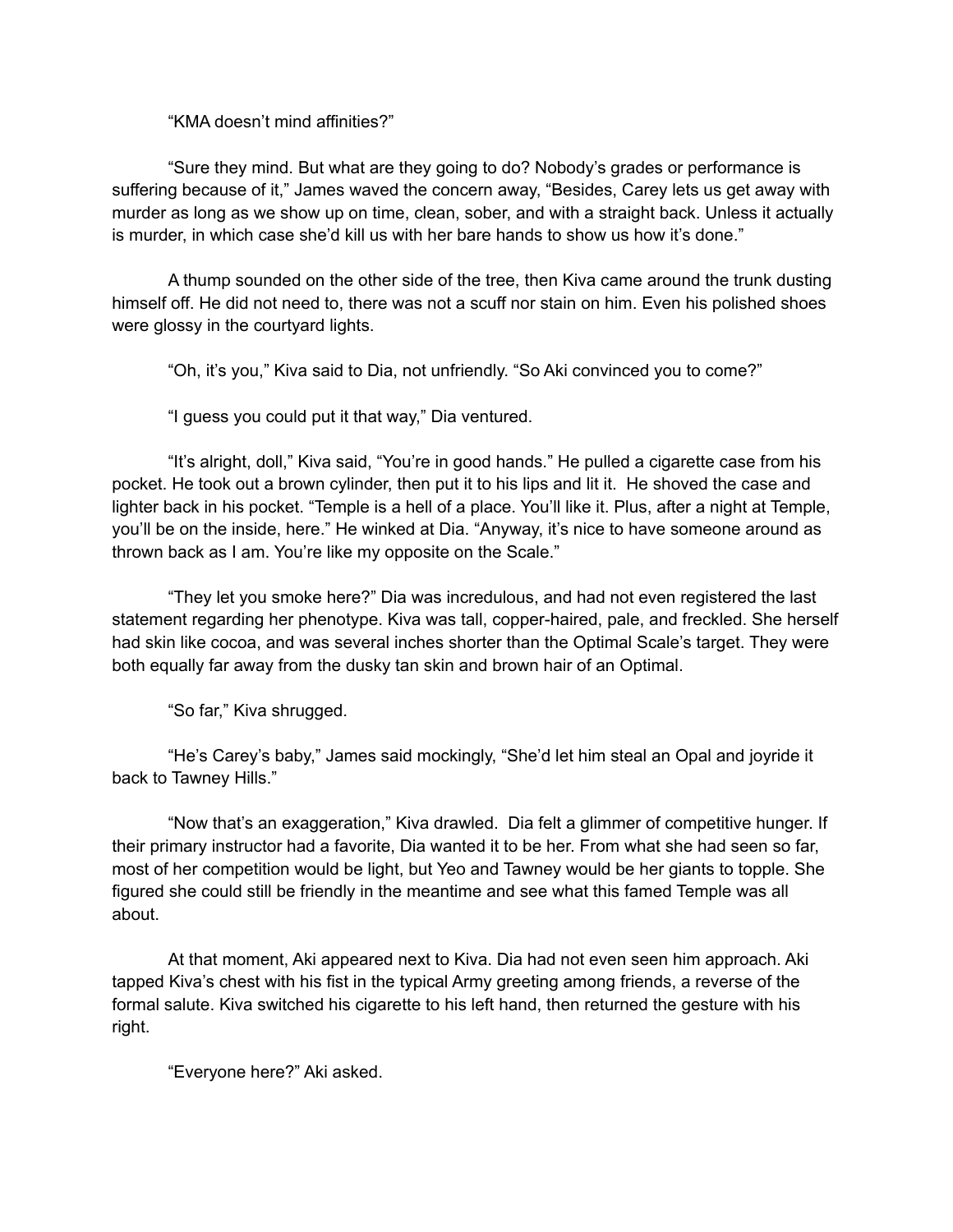"How should I know?" Kiva brandished his cigarette, "I'm not their keeper. If they aren't here by now, they can catch up. They know where it is."

"Fair," Aki shrugged. Dia noticed Aki was dressed very similar to her - a black shirt, jeans and boots. Is that what Amy had meant by "they'll like that"? Aki nodded to Dia, a faint smile on his face, then turned toward the gate. He let out a loud whistle, then raised his hand in the air, finger pointed upwards. He turned his hand in a circle, then dropped it to point out the gate. The fifteen or so waiting cadets whooped and cheered, then moved as a mass out the wrought iron gates. Uninvolved cadets from other tracks interspersed around the courtyard just watched the Pilot cadets, bemused. Their own classes would never dare to frequent Temple. And their own instructors would never permit it. All of KMA knew well that the pilot cadets were a different sort, and were treated like it.

Dia walked with her hands in her pockets. She had been too awestruck on her way in to KMA to notice the landscape outside the gates. Now she saw that a large park surrounded the school, buffering it from the looming buildings ahead. Herthan shrubs and trees dotted the park in haphazard arrangements. Dia could not help but notice that the mostly blue plants had been allowed to move wherever they pleased, either deliberately, or because the park was not well-tended. The coarse, gravelly dirt of the main path crunched under her boots as the group of cadets made their way toward the city.

At the end of the path was an archway, the only gap in a twelve foot wall that surrounded the park. Another open gate waited; this one appeared rusted, as if it had not been swung open or shut in years. The archway opened onto a street lined with sidewalks, and three-story buildings to either side. Aki had taken the lead. Kiva and James kept to the middle of the pack. Dia trailed behind, chatting with Kalliavas.

Temple proved to be surprisingly close. Only two blocks away. Aki stopped at a sunken doorway. Four steps down, a tattered door waited. The building was nondescript, purplish-gray in the inky night. On the concrete slab over the stairway, the word "Temple" was etched in severe caps. Aki knocked at the door. After a moment, it swung open. A medium-build Optimal woman blocked the doorway. She was covered in swirling tattoos; they sparkled and rippled, changing shape and pulsing along her arms. It was the first time Dia had ever seen a sub-cutaneous tattoo matrix in person. Colorful, smoky light billowed behind the woman. When she saw Aki's face she grinned.

"If it isn't the paladin of Pilot Class 1078. How's second year going so far? Let me scan chip," she greeted him, and passed a scanner over Aki's left hand. The scan was a formality. As a military-only establishment, Temple wanted to check that a military code had indeed been added to an individual's ID chip.

"It's going fine, Sojo, but I'm happier to be here," Aki clapped her on the shoulder, then entered.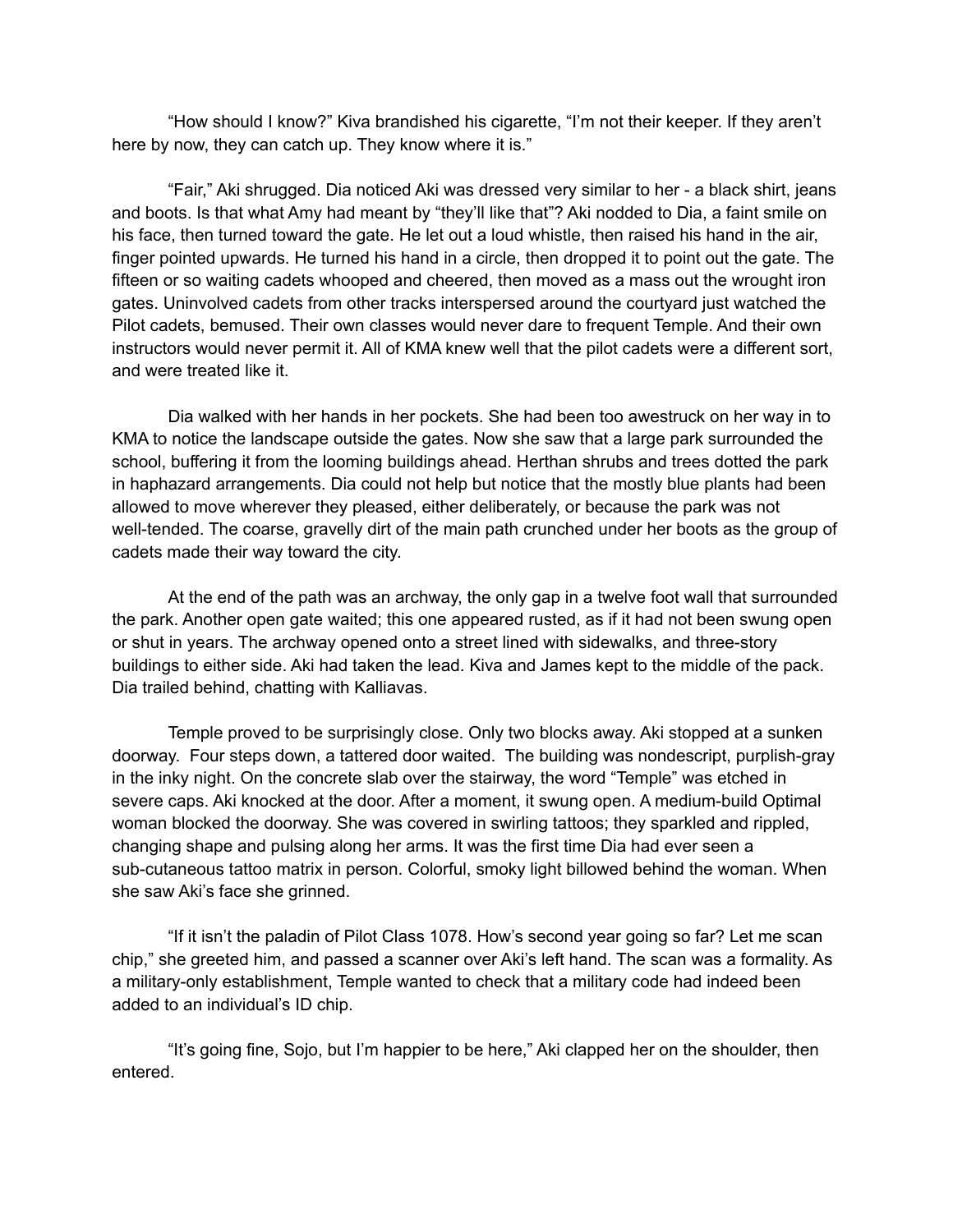"Don't be too damn *good* this time!" Sojo called after him. One by one the other cadets followed suit, greeting the doorman and allowing her to scan their chips. At last, Dia trailed in. Sojo looked her up and down, and arched one eyebrow over a dark brown eye.

"You're new," she observed.

"Yeah, transfer," Dia said.

"You picked a good crew," Sojo said. "Give me your hand." Dia lifted her hand, and Sojo scanned it.

"I think they picked me," Dia admitted.

"Even better. Welcome to Temple, take it easy. And don't let Tawney trick you into drinking Basilisk," Sojo warned her, tapping Dia's wrist with the scanner in emphasis.

"Noted, thanks," Dia said, and stepped past Sojo. She looked around, mesmerized. The ceiling rose toward the heavens, arches flying up like a cathedral. Stained glass windows lined the walls above, letting colored light filter through. The illusion was so realistic, it took Dia a few moments to realize it was a holoprojection. The lower walls on the left side were covered in vintage recruitment posters. Along the right wall were two rows of red pews facing a stand lined with several tiers of electric candles, half of them lit. Above the stand was a crooked hand-painted sign, its letters dripping. It read, "Light One For the Fallen". In the far right corner was a split-rail fence wrapped in barbed wire. A worn cross rose tall behind it, leaning against the corner. Five realistic skulls ringed the base of the cross. A small sign was nailed to the cross. Dia approached to read it. "There is no man more religious than a soldier." Dia felt her skin crawl just a little bit. Religion was practically anathema in Dominion society. She felt like an innocent intruding on some sacred and horrible secret. She turned away from the disturbing barbed wire installation, and approached the opposite corner. An opulent shelf held icons and statuary from virtually every Old Earth religion imaginable. The focal piece was a huge, golden, laughing fat man. She felt an urge to touch his bald head, smoothed shiny by many fingers before hers. She saw his belly was even glossier, from years of contact.

"Go ahead, rub his belly," the bartender called from behind the tall counter to her left. "That's the Buddha, he'll bring you luck."

"Superstition?" Dia asked, confused.

"Call it what you want, kid. But when the lasers just cut your buddy down, and you hear the thunder of golem feet, you'll want something to cling to," she said while drawing a pint. "Not much can keep your feet moving forward in that situation. Definitely not faith in the bloody Dominion," she spat. Dia winced, not used to hearing criticism of the state, much less from a soldier. "More like faith in yourself, faith in your men, and a fervent hope that there will be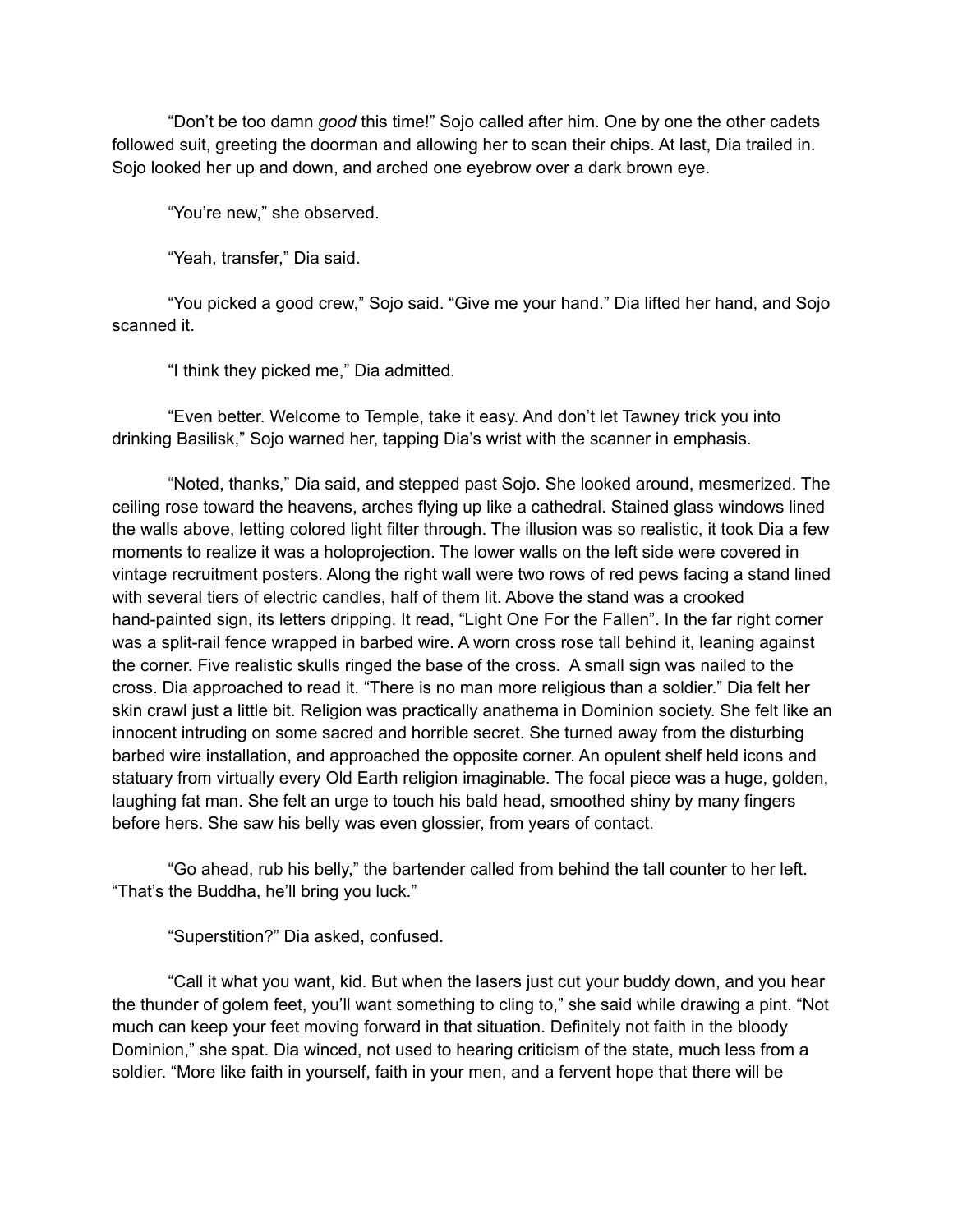something to see after your brains fall on the dirt." The woman sounded very tired, and very jaded. Her Optimal brown hair was streaked with gray.

"Where were you stationed?" Dia asked. The bartender slid the pint across the counter to the waiting man, then turned to Dia.

"Kelminster campaign. Blue Fen. All over the place in Babalon," the bartender said. "Leg hunter." She referred to the hammer guard, a specialized group of infantry dedicated to disabling golems with massive electromagnetic warhammers designed to impact and short-circuit legs and feet. It was a highly trained, highly dangerous position. "All for nothing, really - the Commonwealth owns all that land now, and we watered it for them with our blood."

Dia stood silently, awed by the veteran before her. She felt like nothing, compared to this woman. Just a student playing at soldier. She did not even feel worthy to be in this establishment.

"I'm just telling you this so you think about believing in something," the bartender laughed to lighten the mood. "Because believing in the Dominion and ShadSo isn't going to satisfy you when Insurrection *Halcyons* storm your lines."

"They still use *Halcyons*?" Dia's voice was shocked. The apocalyptically armed but fragile *Halcyon* had been out of production for over 20 E-years due to a fatal reactor flaw which resulted in devastating explosions.

"The hell are they teaching you at KMA? Fuck, it's *mostly Halcyons*. I've seen companies get obliterated when the damn things explode. Hey, I'm Bo by the way, Temple's mine," Bo offered her hand over the bar, and Dia shook it.

"Dia. Eglan."

"Welcome. If you want more stories, most of these old bastards are all too happy to talk. They'll talk to Army kids, but not to their own kids. You know how it is." Bo shook her head, then continued in a brighter tone, "You've got a good crew, this class. We've seen you pilot kids come and go for years, but this group is my favorite. Especially this one," Bo pointed over Dia's shoulder with an empty glass.

At that moment, someone bumped Dia's left shoulder, and she looked over - then up. Aki smiled at the bartender. "Hey, Bo," Aki rapped the counter with his knuckles, then turned to Dia, "Want to sit? Or are you still looking around?" Dia was surprised. Aki wanted to sit with *her*? Maybe he was just being kind. Or maybe he felt like he needed to stick with her since he brought her.

"Oh - sure. Where?" Dia tried to tune out the noise and the visual spectacle.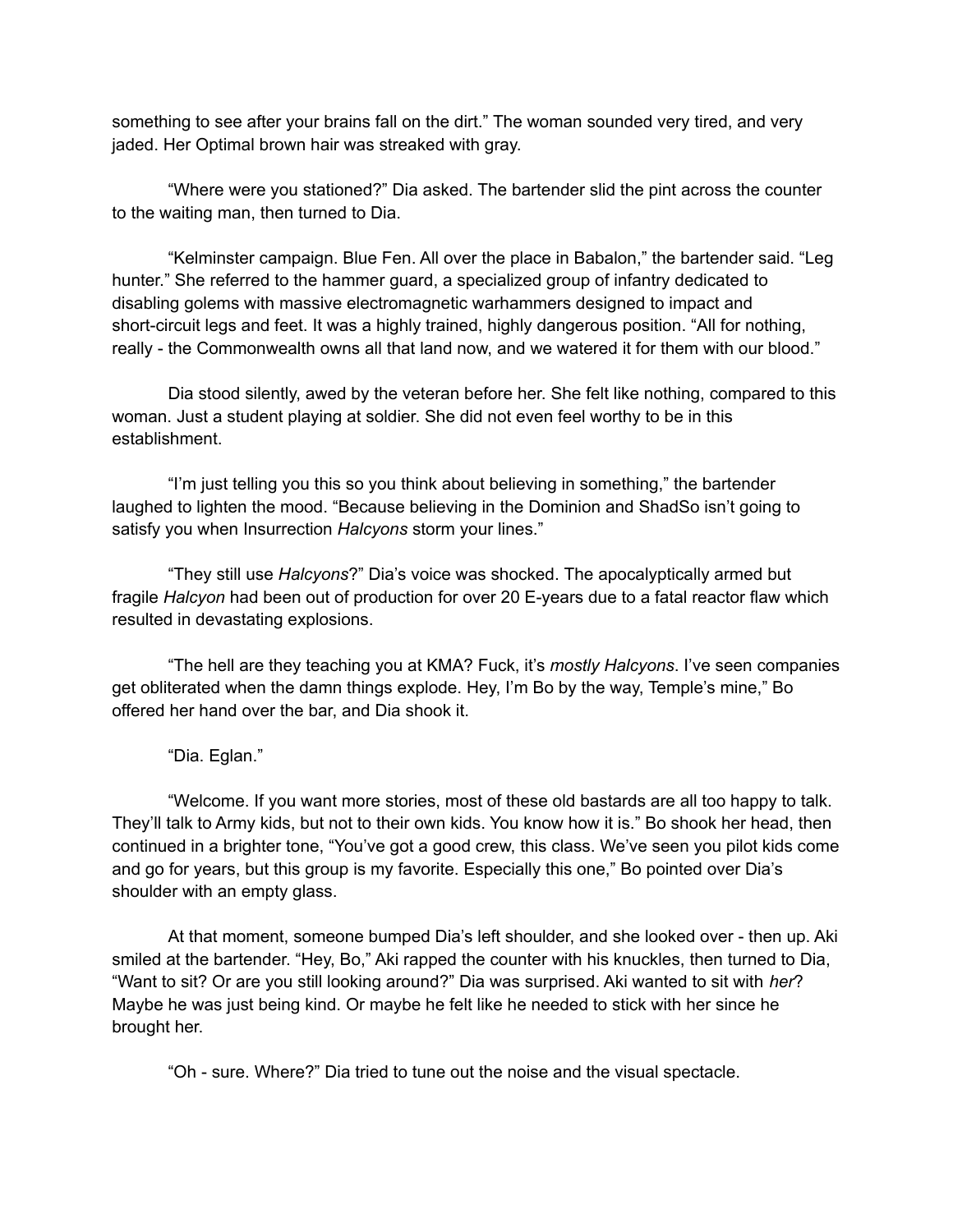"Booth? It's a little less overwhelming over there," Aki chuckled. "Come on." He twitched his hand toward the far wall and stepped away. Dia followed. Aki slid onto the bench, and Dia sat opposite him. The tall wooden backs to the benches did isolate them from some of the noise and light. She leaned her elbows on the tabletop, and gazed out into the room. She noted Kiva at the bar, and James sitting with Kalliavas at a center table. The other cadets in their class had scattered around the bar in groups, with some waiting for drinks. Other patrons greeted the cadets with familiarity.

"They really let you drink here?" Dia asked. Aki's lips curved in a mischievous smile.

"No," he said, and nodded.

"What? Oh." Dia snorted when it dawned on her. "No. Got it. So what do you order?"

"Oh, I'm First Cadet, I don't order anything," Aki ran his fingers through his hair. "That would just be improper wouldn't it? I'm simply here to observe, and make sure no one gets in trouble."

"Oh, I see, so you get a lackey to do it for you," Dia snarked.

"A lackey? No, I just wait for Kiva to get it," Aki laughed. "Speaking of which." Aki craned his neck to look over his shoulder at the bar. Kiva still stood there, talking to the bartender. "Oh, he's flirting with Bo. She likes to humor him, it might be a while. You should go up and get something."

"I wouldn't know what to get," Dia said honestly. Alcohol was not something she had much experience with.

"Well, when I had that same problem, someone once told me, 'Just go up and ask what beers they have. Then pick one that sounds good.'" Aki shrugged. But at that moment, Dia saw Kiva approaching from the bar, carrying three drinks, awkwardly. Somehow he managed to keep his cigarette tight between his fingers. He set the drinks on the table, then edged onto the bench next to Aki, shoving him over. Aki rolled his eyes.

"You can just *ask* me to move," Aki complained.

"No fun," Kiva said, then picked a drink up and set it in front of Dia. With his other hand, he brought his cigarette to his lips. He slid a beer to Aki, and took the last drink himself. Dia peered at her drink - it was a fluorescent green, with a pink layer on top.

"What the fuck is this?" She blurted.

"A free drink. Are you going to be rude?" Kiva fake-pouted.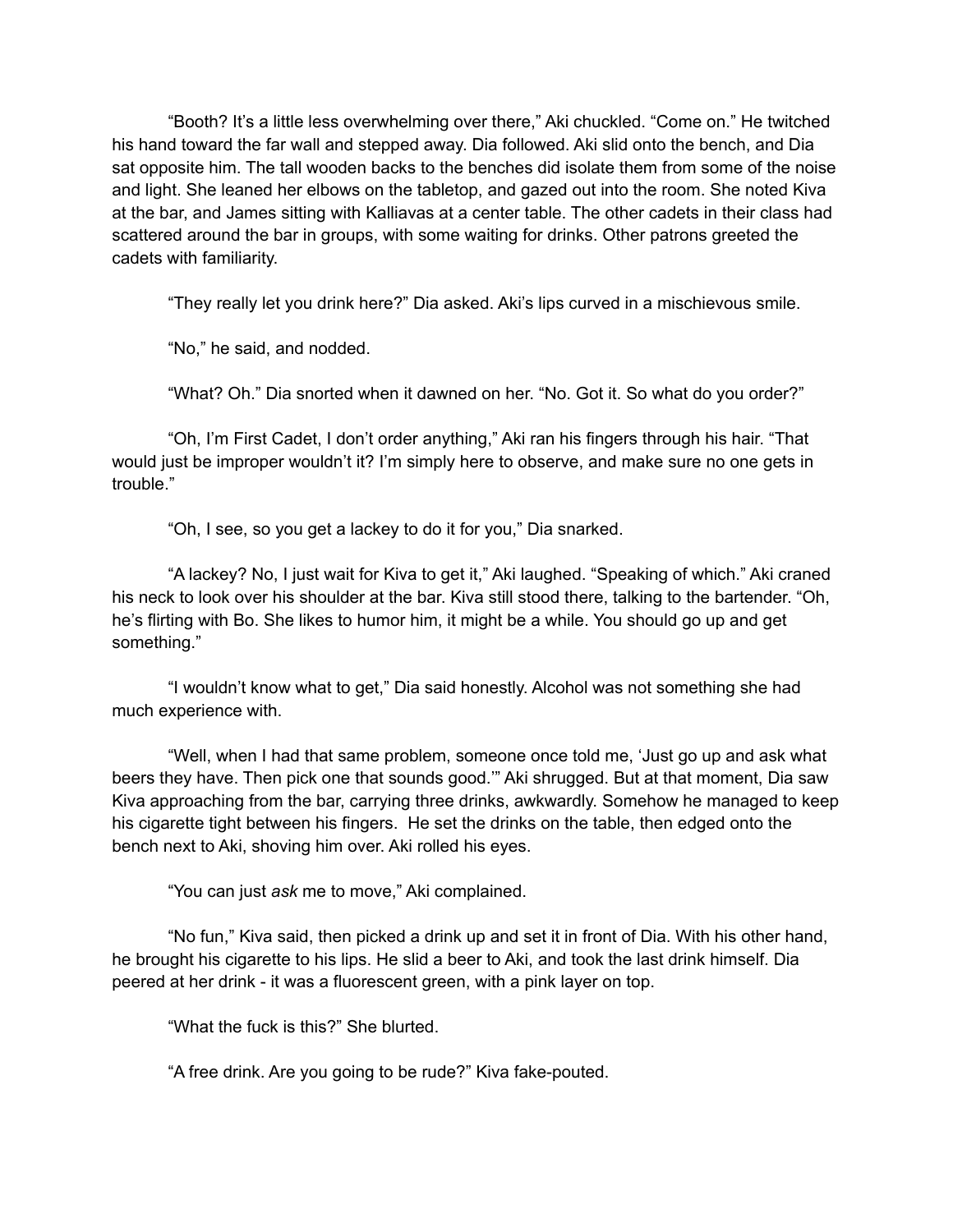"No - I just - it's not a Basilisk, is it?" Dia asked, remembering Sojo's warning. She gave Kiva a suspicious glare.

"Dammit, somebody warned you, didn't they?" Kiva scowled. He grabbed Dia's drink and switched it with his own, a more innocent-looking blue concoction. Aki watched the exchange with an unnaturally neutral expression.

"A toast then?" Aki said, and raised his beer.

"Right," Kiva agreed and followed suit. Dia picked up her glass.

"To the fallen. To the future. To the Dominion. *I'm a fucking warrior*," Aki proclaimed.

"Gods damn right," Kiva said, tapped his glass to the table, then downed his drink. Aki did the same. Kiva pointed to Dia around his glass. "Now you."

"Gods damn right?" Dia repeated, then tapped her glass on the table, and bravely threw her drink back. Kiva whooped, then plucked Dia's empty glass from her fingers. He half-stood, leaned across the table.

"*That* was a Basilisk, doll," he confided, then grinned, and sauntered back to the bar with the empty glasses.

"There's no avoiding it," Aki said nonchalantly, "He'll get you every time. Now be careful, alright? That's going to hit in about ten minutes. You'll be fine, just don't have much more until it wears off."

Dia could feel it hitting already. Questions were floating in her head, and her inhibition was floating away.

"Why are you sitting with me?" She asked suddenly. Aki raised his eyebrows.

"Should I not be? Are you a criminal or something?"

"No - I just - I'm new. Not anybody yet. Plus I'm a throwback. Plus I challenged you," Dia explained.

"I wasn't offended by that," Aki assured her. "It's what I like to see, anyway. We all need to have that kind of fight in us. Especially where we're going. And do you really think Primality bothers me?" Aki's pale blue eyes shimmered like sunlight over ice, a color most definitely unacceptable on the brown-dominated Optimal Scale. Dia's mind had already drifted to another question.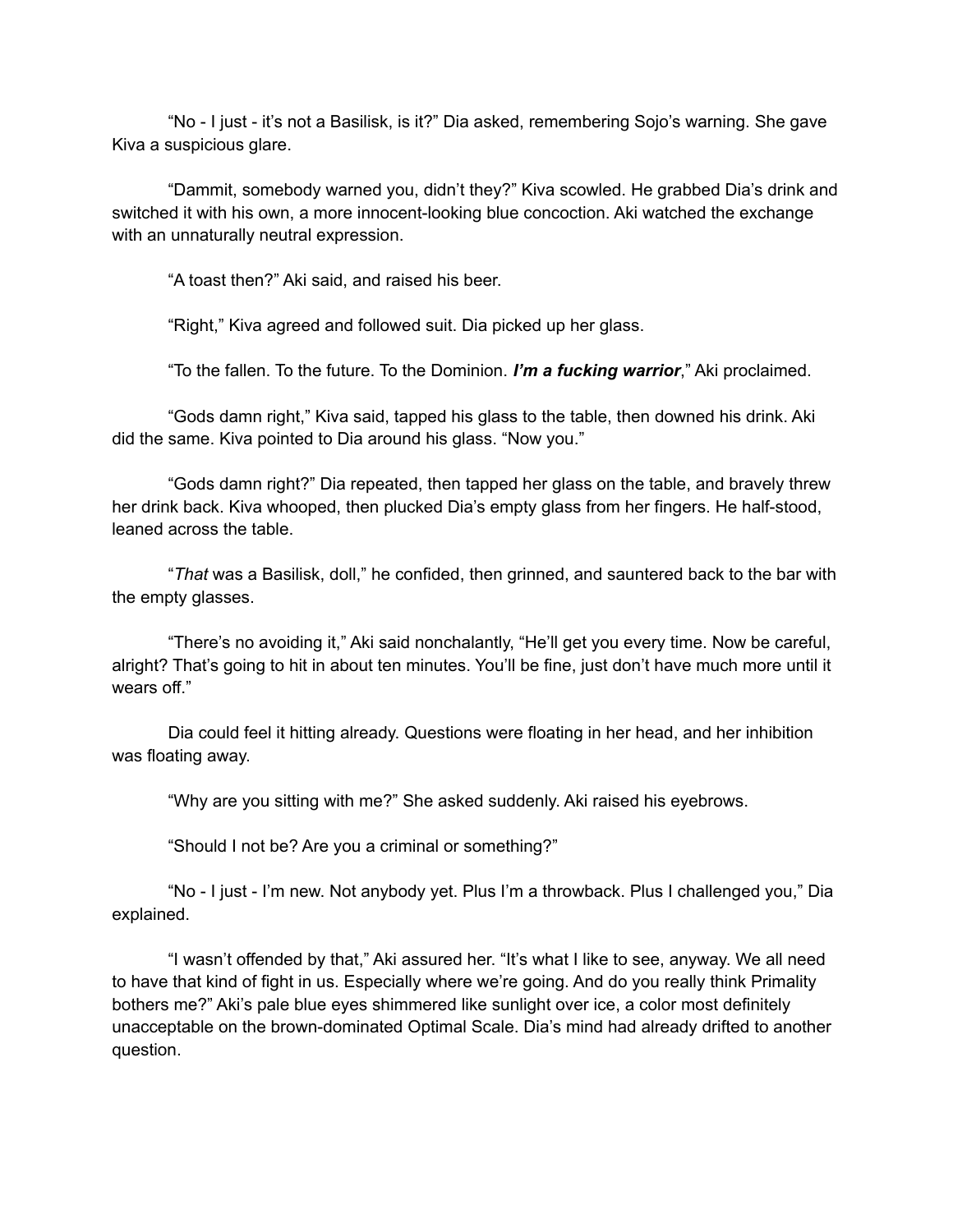"I heard Kiva is second only to you, how do you do that? How can you be rivals but friends?" Dia's mind felt more and more loose, free. She was not afraid to say anything she thought.

"You just keep it separate, you know?" Aki looked a touch uncomfortable. Dia seized on this subtle reaction.

"Are you trine?"

"What?" Aki's beer was halfway to his lips.

"You, Kiva, and James," Dia clarified. Aki's face was frozen in an expressionless mask. He set his beer down.

"I - no. No, we're hinge," Aki said, very quietly. After the chaos of first year, he had told himself he would never lie about the relationship if asked directly, but that he would never volunteer the information either. Until now, no one had brought it up. "Kiva's the middle."

"Ah," Dia leaned back in her bench. "That makes more sense." Dominion society recognized infinite configurations of affinities, of all genders. Some configurations were more common than others. The Dominion had liberated itself from the yoke of marriage hundreds of years prior, so sprawling constellations of affinities were very common. Monogamous people, or monogs, were a little-understood subculture.

"Does it?" Aki chuckled. "We keep it under wraps, me and Kiva, even though he and James are open. If you don't mind, don't -"

"No problem," Dia waved her hand.

Aki looked down at his beer. "Was it that obvious?"

"No, actually," Dia said. "I just had a feeling." And didn't have a filter, Dia said to herself, and wanted to giggle.

"What did I miss?" Kiva said as he slid back into the booth. He pushed an innocent-looking glass of something that seemed to be cola toward Dia. Two ice cubes clinked as the glass slid. "Just sip that, doll."

"Eglan just guessed our secret," Aki said dryly, nodding to Dia. Kiva's jaw dropped and his eyes widened in mock horror.

"Oh. Heavens. No." Kiva said. "What. Will. We. Do."

"Oh come on," Aki rolled his eyes at Kiva.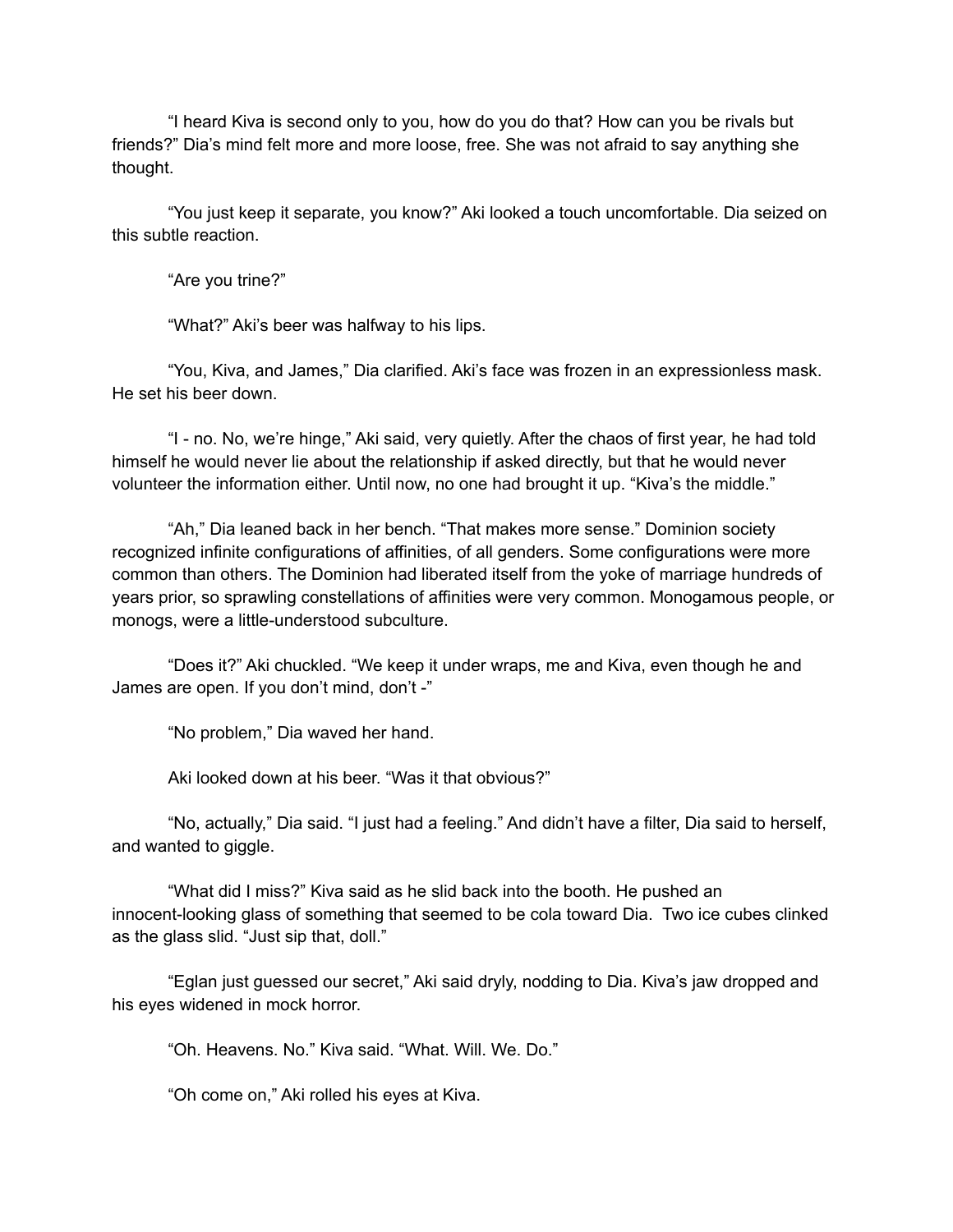"I'm not gonna tell anybody," Dia giggled.

"You know I don't give a fuck who knows," Kiva grumbled.

"But I *do*," Aki retorted.

"Yes, I know," Kiva brushed the comment away with a push of his hand. He looked at Dia and cocked his head, "He's afraid to be publicly *associated* with the black sheep heir of the Tawney family."

"It's possible I should not be involved in this!" Dia said, feeling uncomfortable, and stood abruptly. She felt dizzy, but so happy. She wanted to go dance with the golden fat man. What was it? The Buddha? The lights had become sunbursts, and the stained glass blurred together in a kaleidoscope.

"Whoa!" Aki exclaimed and grabbed for her arm, but could not reach her in time as she moved away.

"I got her," Kiva said. He stood and wrapped an arm around Dia's shoulders. He spun her deftly and deposited her on the bench next to Aki. "You stay here, doll. You'll be alright in about twenty minutes."

"Why did you have to Basilisk her?" Aki complained.

"Temple rite of passage. Why did you *let* me?" Kiva asked. "Happened to you, happened to me, happened to every last one of us. Only Levy ever got upset over it. Anyway, I need to get over to karaoke registration. Kal swore he'd do it if I do, and I'm not letting him out of it."

"So you're gonna leave me here with this?" Aki gestured at Dia, who had begun giggling uncontrollably.

"You're the best option, to be fair," Kiva gave a grandiose shrug, "Imagine what less honorable men might do, in a more savage age." Aki sighed. Dia was at no risk from anyone in Temple, and sexual violence was virtually unheard of in the Dominion, but she could still get in trouble unsupervised. Basilisk was a little-known cocktail graced with a Herthan pseudofungal liqueur that caused moderate euphoria and disinhibition. Kiva strode away, ruffling James' hair as he passed his table. He said something to Kal, then sneered. Kal stuck out his jaw, then stood to follow Kiva to the karaoke host. Dia wondered why Kal had not talked to her since they entered Temple, then remembered who she was sitting with. Was Aki that unapproachable? She was about to wander over to Kal at the karaoke table when Aki's voice distracted her.

"Dia?" Aki asked. He knew he needed to maintain her focus or she would flutter off like an Old Earth butterfly.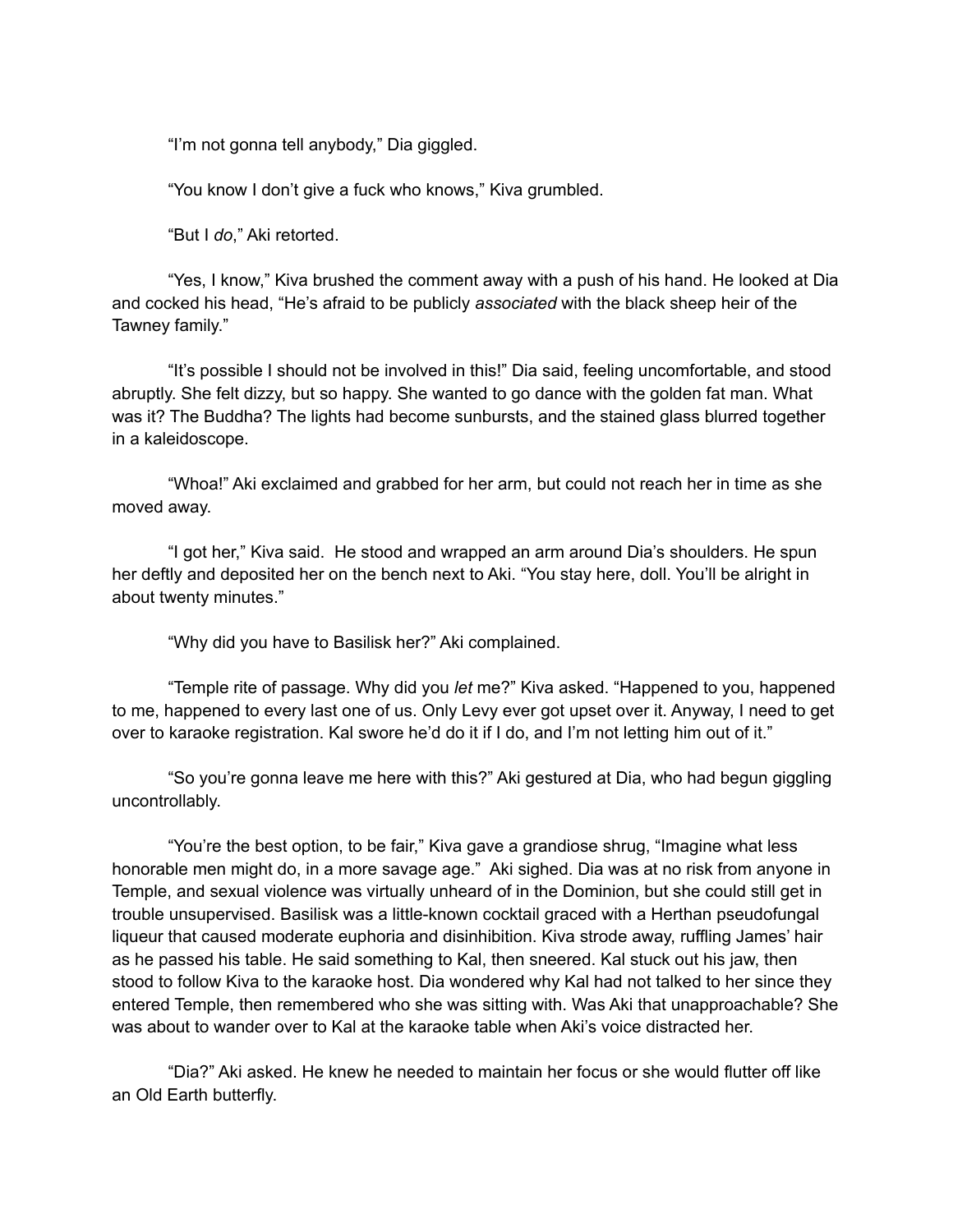"Hm?" She tittered.

"Tell me about your old school, what was it -"

"Aalsmeer Military College, AMC. It was a shithole, just like the rest of Aalsmeer," Dia declared.

"Uh-huh. You were in the pilot program there?"

"Yeah, for support. But my aptitudes were too good to be stuck in a Trundle, they said," Dia said. "AMC didn't have combat programs."

"You must have pretty damn high scores to transfer to KMA," Aki said with admiration.

"You can look them up if you want," Dia shrugged. "Scores're no secret."

"Yeah, I know." He had already seen them. "So what else should someone know about you?" Aki sipped his beer. He hoped he could drag this out long enough for the Basilisk to wear off. If he did not keep her attention, she was liable to float about the room asking rude questions.

"About me? My whole family's military. I want Aequalis. And I want to win, most of all." Dia's voice was very serious. "I also like classical music. I play violin. I didn't bring my violin to KMA."

"Yeah they never would have let you. That's a shame. I like music. Mostly OE metal; there's a fair amount of classical in it," Aki mused.

A speaker crackled, and someone tapped a microphone. They looked toward the small stage next to the bar. A man dressed in 1980s-era civvies stood, preparing to make announcements.

"Welcome to Temple karaoke night, soldiers," the announcer said. "We have a full house tonight, so this should be something. We've got hammer guard, we've got infantry, we've even got KMA Pilot Class 1078 in the house. We're serving the kids *juice* as usual." The announcer winked, and a rumbling chuckle rolled through the room. "I hope you're all ready to embarrass yourselves! This is an anything goes night. *Anything* on the Nexus is fair game. Come up and register, and stake your claim. Options are *limited*," the announcer joked. The Nexus contained every song, composition, movie, television or holo show, and more, from the present 1076H back to the dawn of recording on Old Earth. The choices were inexhaustible.

"I hate karaoke," Dia said.

"Me, too," Aki grumbled. "But, we'll get to see Kalliavas make a fool out of himself."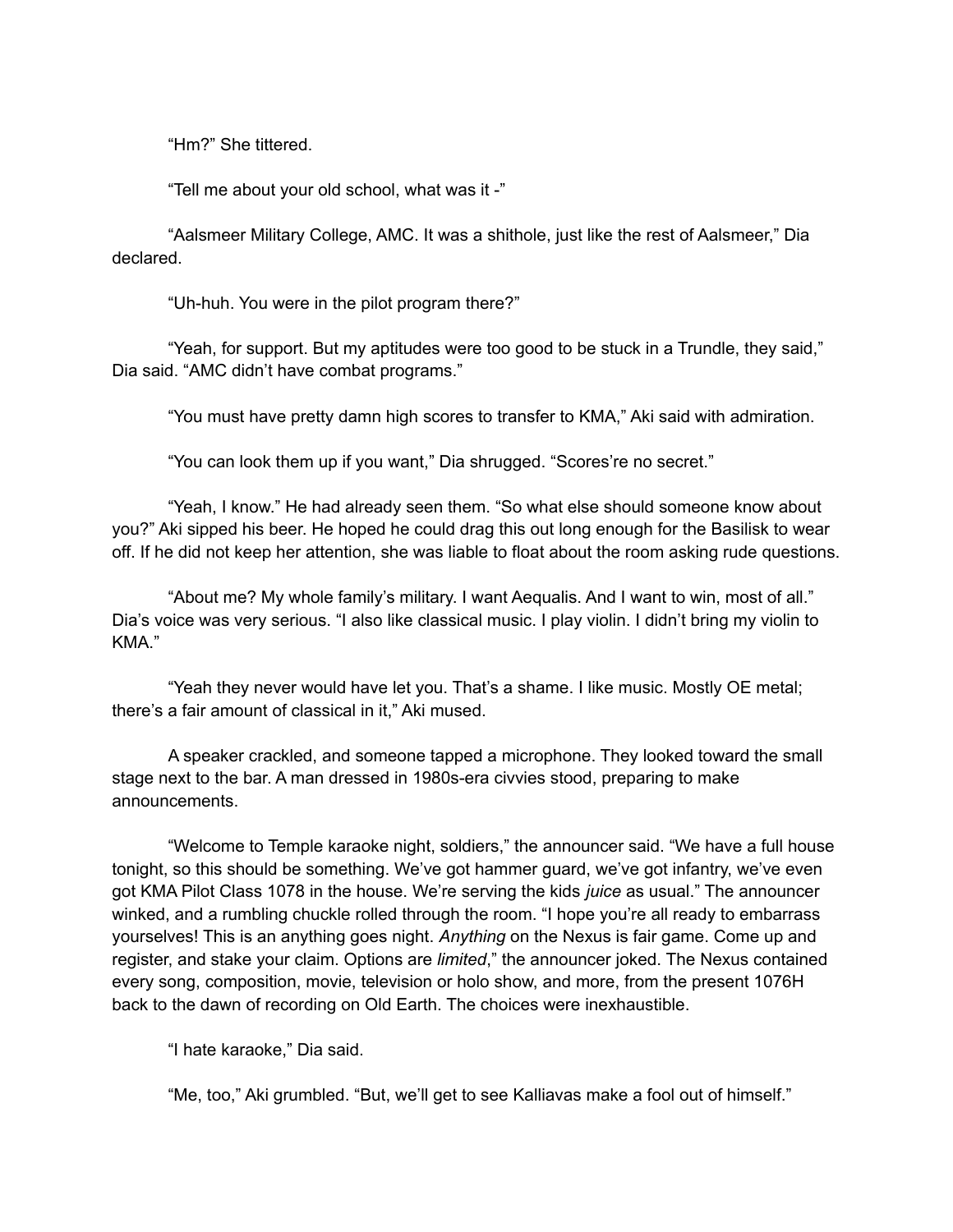"What if he can sing?" Dia wondered.

"Then it will be even funnier, can you imagine?" Aki chuckled. "Kal of the golden voice."

"What made you want to be a pilot?" Dia asked suddenly. The Basilisk had caused her pupils to dilate, and her dark brown irises looked nearly black. Aki reoriented himself to the conversation.

"You mean they haven't told you my life story yet? With how much they apparently talk about me?" Aki's voice was droll.

"No, actually," Dia admitted.

"My father was a pilot. Joseph Yeo. Maybe you've heard of him?" Aki began.

"Wait - that deserter?" Dia's jaw dropped.

"Yes," Aki drew the word out. "I want to serve, of course. I want to protect the tenets of the Dominion and support the Shadow Sovereign's vision for humanity's future. I see the Herthan Commonwealth as my enemies in that regard. But I also want to clear my family's name. Ever since my father ... did what he did, my family has cut my mom and me out. They left us to twist in the slums one spit away from Westdown. I guess you could say I have something to prove."

"Wow. You really are, aren't you?" Dia's voice sounded airy, like she was in the clouds.

"What?" Aki's voice was deep and grounded.

"The hero type, like they all say. Honor and glory, huh?" Dia giggled again. She wanted to do handstands on the bench, but did not have enough room. Aki's dusky cheeks flushed red and he hid his face in his beer. He drank deeply, hoping for the color in his face to fade.

"Is that what they say about me?" He ventured, lowering his glass.

"Oh, all the time. Some even call you a paladin, like the woman at the door did," Dia grinned.

"I'm not so good as all that," Aki scowled.

Just then, Kiva's gravelly tenor came over the speakers.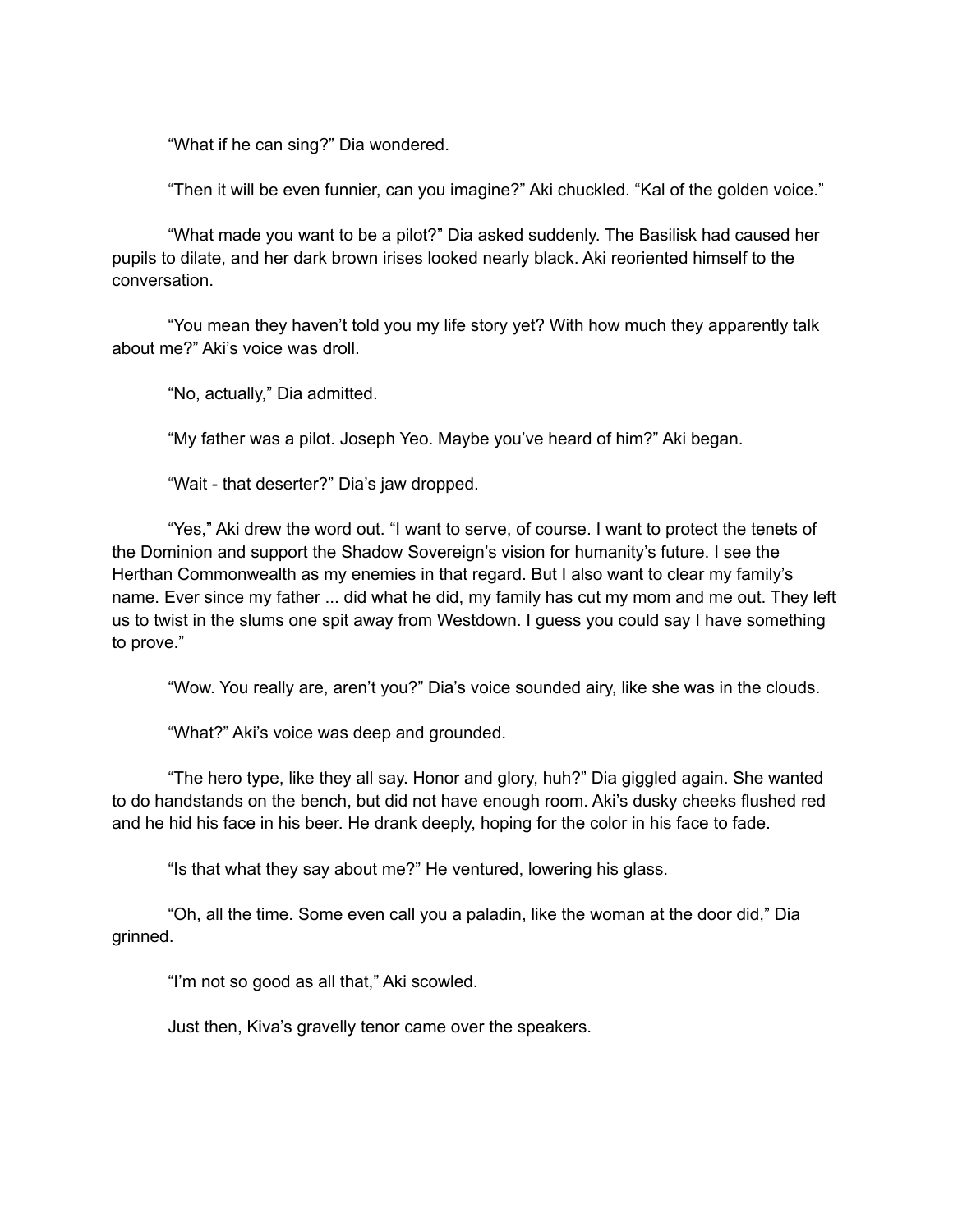"I promised I'd do this," he purred, "And I keep my word. Kal had better keep his, or this whole place will shame him. Right?" Cheers of support erupted from the tables, and not just from the Cadets.

Aki looked back over his shoulder to watch. Dia swiveled on the end of the wood seat, and leaned on the back of the bench. Temple had erected some kind of lighting system, so purple and green lights played off of Kiva's hair and skin. The music began, and Dia's eyes widened as the first notes came out of Kiva's mouth.

--------------------------------------------

Dia breathed a sigh of relief as Kalliavas' final croak faded. The bar erupted in cheers and laughter. He gave a low bow, then hopped off the stage. He strolled back to his table as though he were a star.

"Gods of man. Well, that was horrific," Aki said, turning back to rest his elbows on the table, Kal's froglike voice still ringing in his ears.

"I never would have guessed Kiva could sing that well. He could've made it in Agora, he's better than half of what comes out these days. He doesn't sound that clear when he talks, more like a barrel of rocks rolling downhill," Dia mused aloud. "Kal was a trainwreck though."

"Kiva likes to hide what he's capable of. And at least Kal kept his word," Aki chuckled. Dia seemed to be coming down from the Basilisk; she was less erratic and distracted. She picked up the drink Kiva had left her; the ice was mostly melted.

"Would it be a mistake to drink this?" Dia asked. A little humor tinged her words.

"You're fine, that's just a regular whiskey and cola. Call it an apology," Aki smirked. "It's the only apology you'll get from him."

"Why aren't you visiting with the others?" Dia pointed surreptitiously at other groups from KMA.

"Oh - well. I meant it when I said the First Cadet is supposed to keep an eye on them. They clam up and get on their best behavior when I crash their conversations. Best to let them be, blow off steam. They don't feel free to, with me there. Give it a little more time and you'll start doing the same around me," Aki said, as if the statement were an inconsequential fact. He finished his beer.

"Aha," Dia gingerly sipped her whiskey and cola. She had never had whiskey before back home in Aalsmeer, Earthen spirits were rare. Her eyebrows raised. It was delicious. "What if I don't?"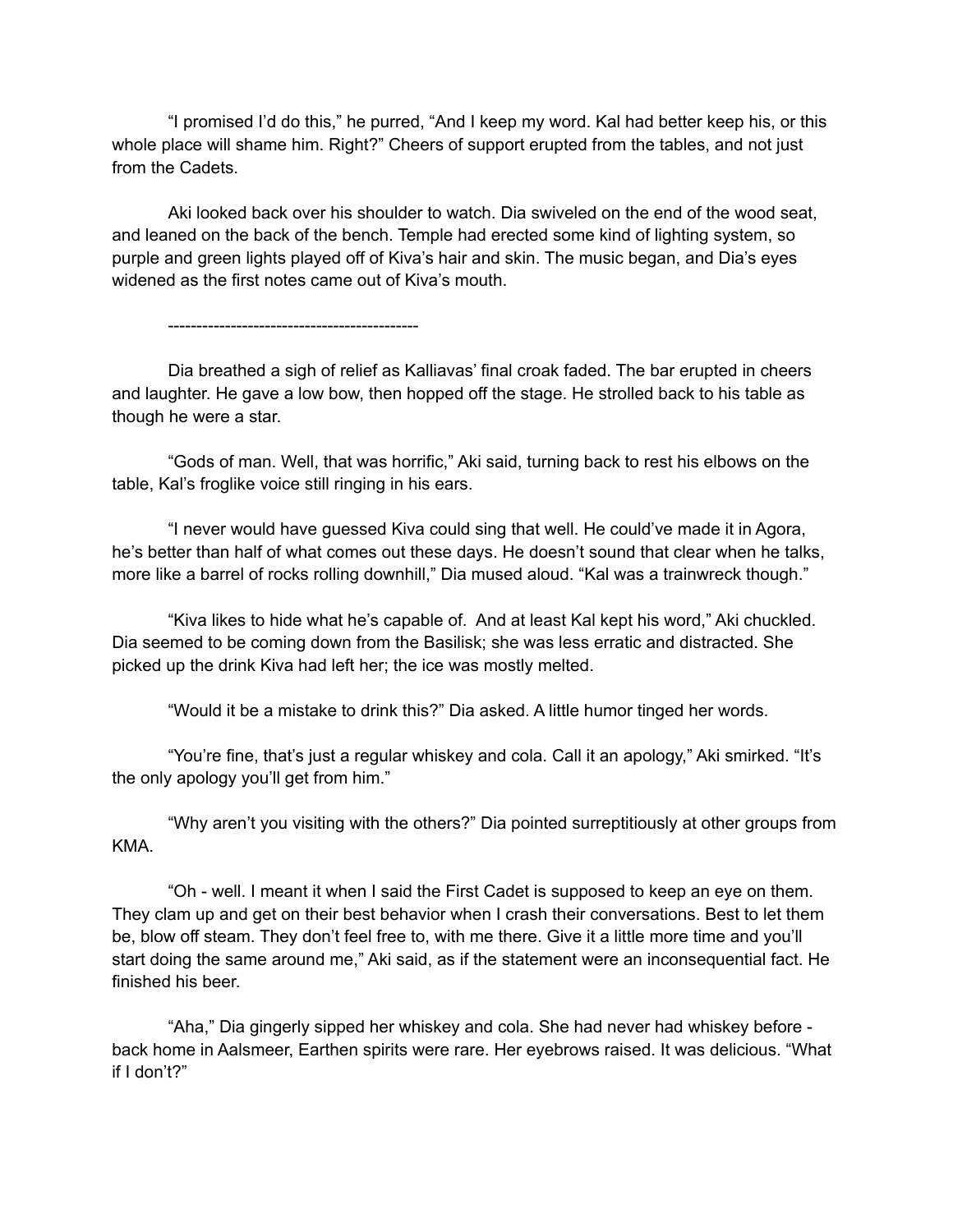Aki stared at her, frowning.

"What I mean is, I intend to beat you," she said. A little of the Basilisk still coursed through her veins, so she had no qualms about renewing the challenge. "I intend to beat you and Tawney both. I'm not about to start showing fear or deference to someone I'm preparing to take down." She took a gulp of her drink. "And First Cadet isn't a real rank, anyway."

Aki's lips twitched. The corners of his eyes crinkled, like he was trying to suppress laughter. "Why's it so important to you? You're already in the best pilot program on Hertha, you're already at the top."

Dia grinned wolfishly. "I'm not at the top until I'm at the top. And I don't settle."

Aki let out a low whistle. His eyes danced. "I dunno, Eglan. I would've liked to be friends. But if you're gunning for me…"

She grinned again. "We can be friends, Yeo. After I win."

## **NOW**

Dia squatted with her elbows on her knees, fingers trailing over the grass, making it squeak and retreat from her touch. Her mind reeled. She oscillated between rage and panic. Kiva stood watching her, his arms folded. James reached out a hand and touched her shoulder, wordlessly. After a long moment, Dia took a deep breath and looked up at Kiva. His face was grave, eyes slightly narrowed. The burn scars on his black-tattoed neck and arm stood out pink and savage in the morning light. He had refused any cosmetic repair, the same as he had done back in first year when James broke his nose.

"We're a day behind him. Why did you wait until *now* to tell me?" Dia asked, trying to make her voice harsh but succeeding only in a croak. The news of the Army's imminent betrayal had hit her like a punch in the gut.

"I guess I was hoping for more news, to tell me the threat was dropped," Kiva admitted. "Sorry." He did not sound sorry. Dia's anger flickered.

" 'Sorry'. You've never been sorry for anything," she spat. Kiva winced, almost imperceptibly.

"That's not true," James said. "Anyway, you know now, Dia," He squeezed her shoulder. He smirked, and his green eyes flashed with dark humor. "No use arguing. We need to figure out what to do."